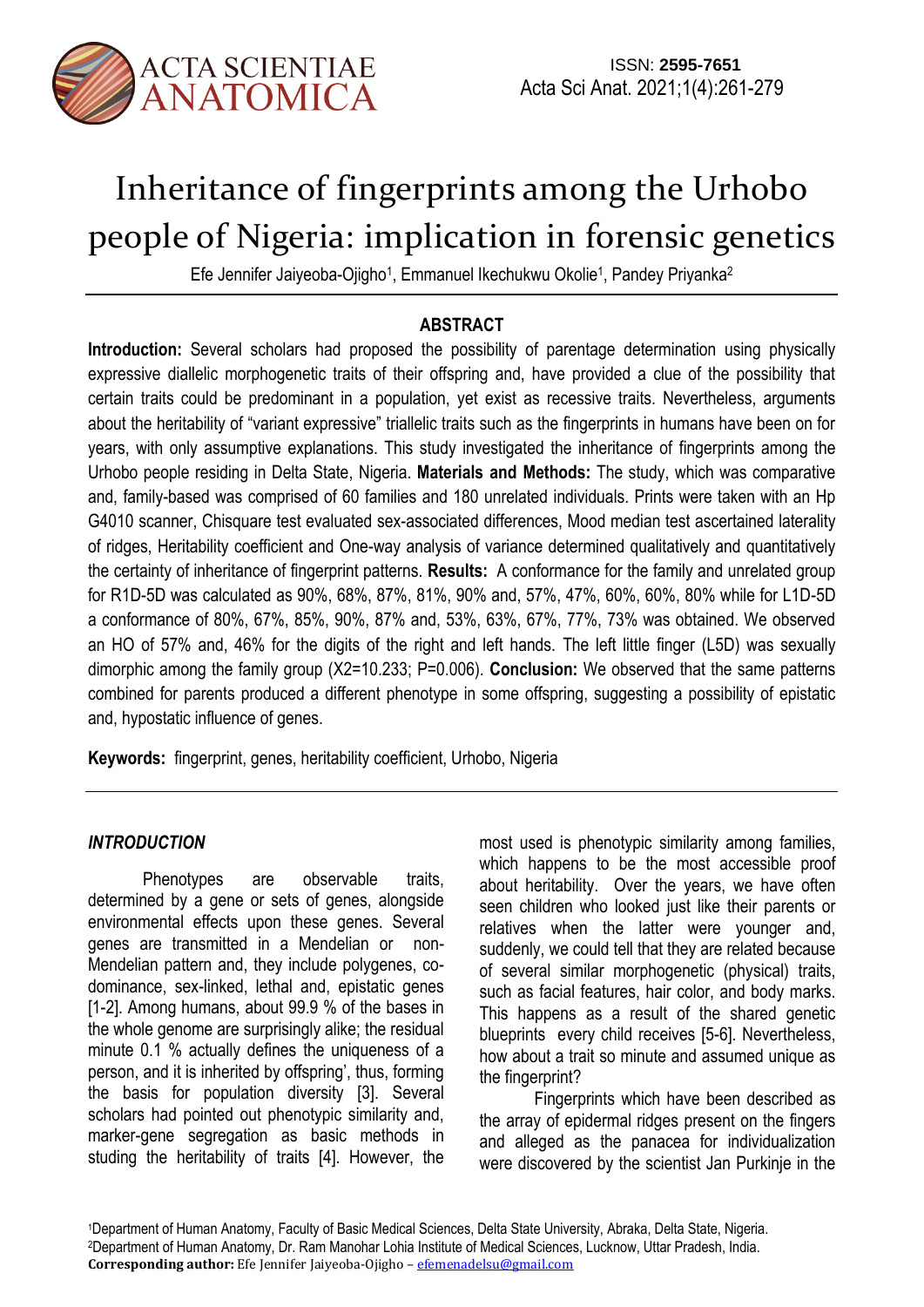year 1823 . He stated that they were individualistic and in 1941, Walker established uniqueness and heritability [7-8]. Fingerprints have being considered a multifactorial trait by Yang et al., Machado et al. and, Vij; with an earliest proof of heritability been documented by Slatis et al. [9-12]. Subsequently to Slatis et al. [12], several studies had made it clear that finger ridge count is one of the anthropometric features that can be passed from one generation to another [13-17].

The understanding of inheritance of traits goes beyond determining parentage or evaluating uniqueness. Morphogenetic trait inheritance and expressivity are very much associated with population genetics. The manner traits are inherited, and, the characteristics of the allele expressed by a particular population could be a significant factor in explaining the evolutionary trend of a population and, how close to extinction it is [18-19]. However, the major obstacle to the investigation of the heritability of finger dermatoglyphics using phenotypic similarity is the fact that researchers have continued to use a single pattern of classification and representation, thus, limiting its application to its genetic implication [20-23]. Hence this study investigated inheritance of fingerprints qualitatively and quantitively among the Urhobo people of Nigeria. A research as this one will provide a breakthrough in the field of medical genetics especially in a developing country like Nigeria.

### *MATERIAL AND METHODS*

The study was cross-sectional, analytical, observational and, comparative. We utilized a comparative study because there is no detailed documentation on the inheritance of fingerprints of the Urhobo people of Nigeria. Slatis et al. used this approach in studying those of the Israelis'[12]. The Urhobo ethnic group is one of the major ethnic groups in Delta State, Nigeria with a population of 1,882,828 [24-25] and, they dwell in almost all local governments within the State. The population for this study which comprised, of 60 families and, 180 unrelated individuals were obtained from the State under study. Each family comprised of a mother, father and, at least a child while the unrelated group was made up of 60men, 60women, and, 60mixed men and women. The family size was considered from the projected estimated formula = Po  $X$  [1+ (r)] 100 It and, Cochran method for sample size (SS= z2 x p x  $q/d2$  [24,26]. Ethical approval was obtained from the Research and, Ethics Committee of the Faculty of Basic Medical Sciences, Delta State University, Abraka, Delta State, Nigeria. (DELSU / CHS/ ANA /18/06). All participants were healthy and, without deformities of the hands. Participants were instructed to place their palms on a Hewlett placard G4010 Photo scanner connected to a Hp laptop through a USB cord [27]. Fingerprints were acquired in a tranquil and, closed position for a clearer and, well defined imprint. The scanner was powered by a 500 solar power inverter connected to a 12volts rechargeable battery [28]. Digits were numbered as follows; 1D (thumb), 2D (index finger), 3D (middle finger), 4D (ring finger) and, 5D (little finger) for both hands. They were classified as arches, radial loop, ulnar loop, and, whorls (29). The scanned prints were coded for fathers, mothers and, offspring for all of the investigated families . The basic dermatoglyphics landmarks which are the triradius, core and radiants were used to differentiate fingerprint patterns into arches, radial loop, ulnar loop and, whorls. The ridge counts were obtained with the aid of AUTOCAD version 2010 [27]. The data collected were recorded and, analyzed with the aid of the International Business Machine (IBM) Statistical Package for the Social Sciences (SPSS) version 23. A p-value of <0.05 was evaluated significant. Obtained data were presented using descriptive statistics (deviation and mean), Chi-square ascertained an association between categorical variables while Mood median test determined laterality of ridges. We also used oneway analysis of variance to test for an association of ridge counts of parents and offspring. Qualitatively heritability was calculated for both the related and unrelated groups and it was done by dividing the number of combination outcome to total offspring' prints. Heritability coefficient;  $H_0 = \frac{C_1 - C_0}{1 - C_0}$  $\frac{L_1 - L_0}{1 - C_0}$  which was adopted from Muller-Ford, [30] was subsequently calculated for fingerprint patterns.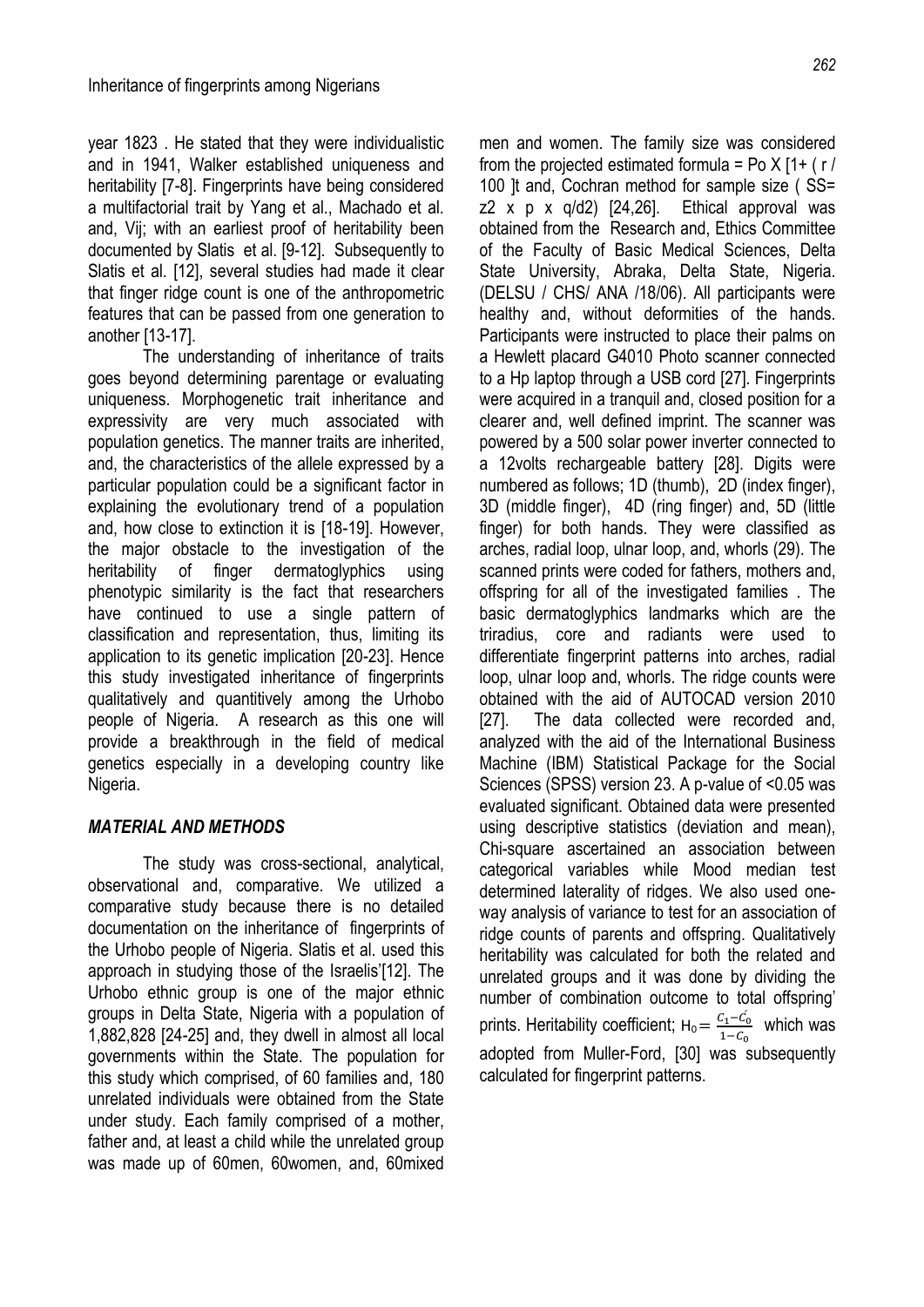#### *RESULTS*

The percentages of males and, females with ulnar loop were 56.4% and, 50% for R1D (Table 1). Whorls were represented in 36.2% males and, 32.6% females while the arches were seen in 7.4% males and, 17.4% females. For R2D, ulnar loop (UL), whorls (WLs), arches (ARs) and, radial loop (RL) were represented in 50%, 28.7%, 14.9% and, 6.4% males while they occurred in 52.3%, 24.4%, 15.1% and, 8.1% females. Radial loop in R3D and R4D were observed in 2.1% males and, 1.2% females. We discovered ulnar loop, whorls and, arch patterns in 90.4%, 7.4%, 2.1% males and 81.4%, 11.6%,7.0% females (Table 1). The distribution was without sexual preference for all digits (R1D- 5D); R1D (χ2[df=2]= 4.18, P=0.12), R2D (χ2[df=3] =0.55, P=0.90), R3D (χ2[df=3]= 2.70, P= 0.44), R4D  $(x2[df=3] = 6.33$ , P= 0.10), R5D  $(x2[df=2] = 3.63)$ P=0.163)

The authors observed the percentages of UL, WLs and ARs in L1D for males as 64.9%, 18.1%, 17.0% and 58.1%, 16.3%, 25.6% for females. Furthermore, radial loop (RL) was seen in 1.1% males as compared to 8.1% females (Table 2). The study also recorded 53.2%; 56.4% UL, 31.9%; 41.5% WLs ;14.9%; 2.1% ARs in males and, 62.8%; 55.8% UL, 24.4%; 38.4% WLs, 12.8%; 5.8% ARs in females for L3D and, 4D. Table 2 also presented UL, WLs, ARs in 90.4%, 6.4%, 3.2% males while the females had 72.1%, 16.3% and, 11.6% for LD5. The distribution was not sexually influenced for L1D-4D); L1D (χ2[df=2] = 1.98, P=0.372), L2D (χ2[df=3]  $=$  5.73, P=0.13), L3D (χ2[df=2] = 1.75, P= 0.42), L4D  $(x2[df=2] = 1.68, P = 0.43)$  but L5D was sexually dimorphic (χ2[df=2]= 10.23, P=0.01),

In Tables 3 and 4, findings showed that the distribution of FRCs for RL1D to R5D and, L1D to L5D were not sexually inclined(P>0.05).

Table 5 presented the parental combination on the thumb (R1D). The offspring presented a 90% conformance (54 possible outcomes of the 60 offspring print) and 57% conformance in the related and, unrelated group. A conformance of 68%, 87%, 82%, 90% and, 57%, 47%, 60%, 60%, 80% were also recorded for the family and, isolated group for R2D ,3D,4D and,5D (Table SM 6-9)

The authors analysed the conformance for the left digits in Table SM 10-14. Findings revealed 80% (41 feasible outcomes of the 60 offspring count) and, 53% conformance for the family and mixed group for L1D. The authors also obtained 67%, 85%, 90%, 87% conformance for the related group while 63%, 67%,77% and 73% were recorded for the unrelated group. The H0 obtained for R1D, 2D,3D,4D and, 5D were 0.77, 0.40, 0.68, 0.53, 0.50 while those of the left digits were 0.57, 0.11, 0.55, 0.57, 0.52 (Table SM 15). It was further observed from Table SM 15 that the total H0 for the right digits were 0.57(57%) while that of the left was 0.46 (46%)

Table SM 16 revealed a non- significant association between the right digits ridge counts (R1D-5D; R-AFRC) (P=0.141, 0.326, 0.148, 0.245, 0.077; 0.096) and the left digits ridge counts (L1D-5D; L-AFRC) (P=0.454, 0.560, 0.196, 0.087, 0.190) for parents and, the offspring. The distribution of the TFRc was also not statistically significant (P=0.174).

Table SM 17 illustrated selected families among the 60 investigated families, that had same patterns bilaterally. Family 12 had the sequence WUUWU on all right digits, family 25 had UUUUU on all left digits, family 26 and 50 had UAUUU and UWUUW on all right digits.

 Figure 1 and Figure SM 2-5 presented the pedigree for both the thumb, index, middle, ring and, little fingers. It showed parental permutation of traits (upper boxes), those that were expressed from the combinations (middle blue boxes) and phenotypic distribution among offspring (last boxes).

#### *DISCUSSION*

Findings from this study showed that the UL for all digits was the most predominant pattern expressed among offspring. This was not startling, because it has earlier been affirmed by Slatis et al. that the UL was the most genetically determined pattern with several genes producing divergence from this pattern [12]. He proposed the dominant and, semi dominant genes acting independently or showing epistatic for fingerprint patterns. However, from this study, it could be ascertained that a dominant allele for UL may always be present in either parent producing at least an offspring with the phenotypic expression. This was buttressed by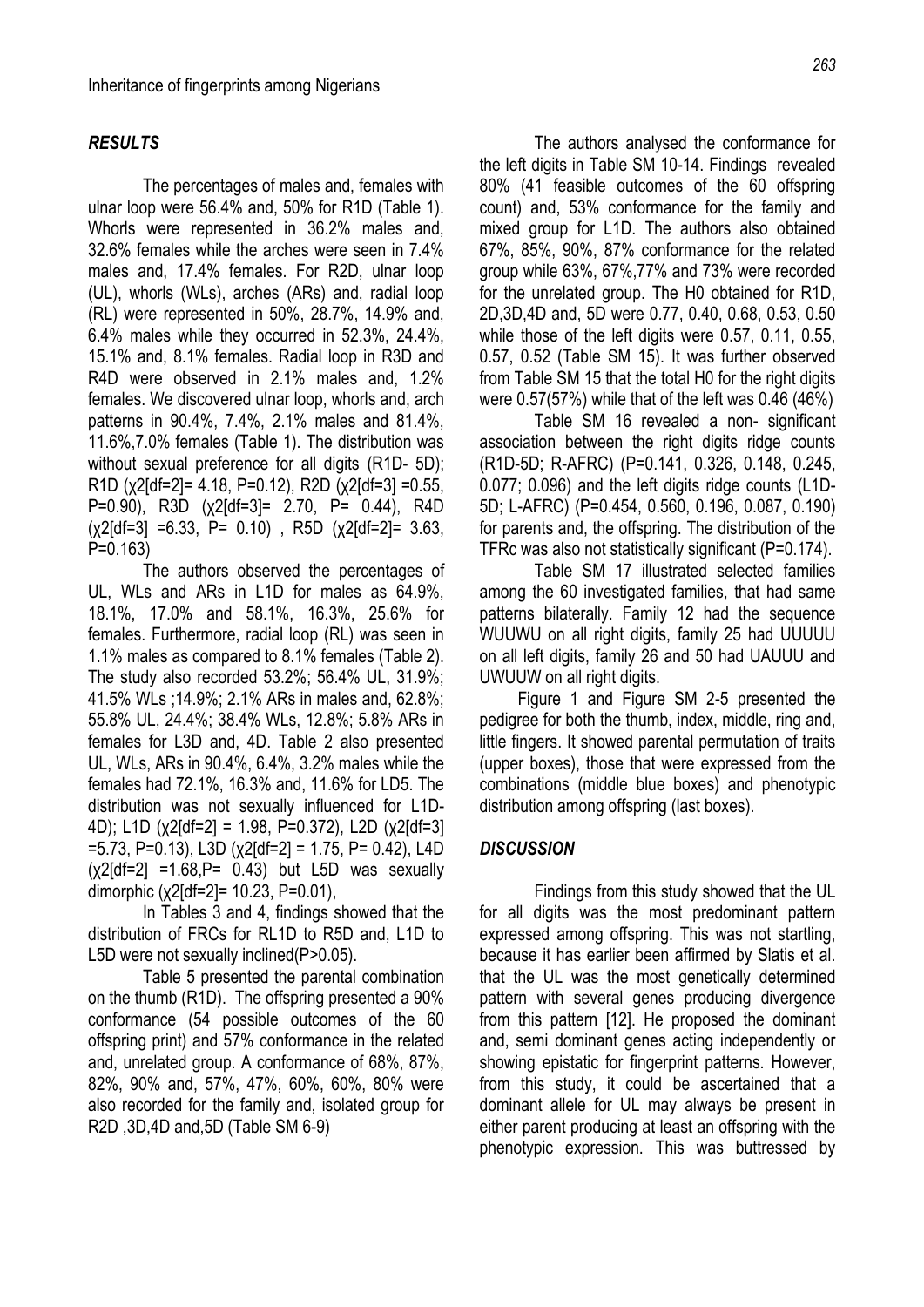Juberg et al. who investigated the inheritance of these prints among the American Caucasians' and, they discovered that the offspring from their study had the utmost proportion of ulnar loop [31]. They affirmed that a single gene had effects on fingerprint patterns amid the Louisianians. Further findings from this study showed that, the combination outcome of radial loop was observed only on the index finger, the arches more on the left thumb while whorls were expressed alongside ulnar loop for all digits. Nevertheless, not all families exhibited these trends depicting incomplete penetrance with variable expressivity in the studied population. These findings were consistent with Slatis et al. and, Juberg et al. [12, 31]. According to Nagy and, Pap, each finger may be influenced by the same genetic factors but are not affected in the same way [32].

In assessing the possibility of inheritance of fingerprints, qualitatitively we observed a range of conformance for the related families as 68% to 90% for the right digits (R1D-5D) while those of the left varies between 67% to 90%. Some digits had a very high heritability estimate indicating that offspring inheritance were in a predictable fashion. However, our findings were not that different from those of Muller ford (65-96%); Sengupta and, Karmakar (59% and 77%); and, Machado et al. (60-75%) [30, 33-34]. We observed a coefficient of 0.57(57%) and 0.46(46%) for the right digits and left digits. The authors accept from this study that, hereditary of fingerprints can be ascertained qualitatively. The authors observed that the FRC and TFRC from this study among parents and offspring can be used to establish heritability of fingerprints as earlier stated by Machado et al., Meenakshi et al., Bhasin, Medland et al. and, Cheng et al. [10, 14-17] .

Some families from this study had the sequence WUUWU,UUUUU ,UAUUU and UWUUW bilaterally. These patterns within these families had 100% penetrance for the respective digits. The authors also observed symmetry of patterns and sex- associated dissimilarity in the studied population. The results from this study showed that arches were common on all the digits of the females with an exception to L3D. Radial loop was prominent on the index fingers (R2D, L2D) of the females, whorls were dominant on the males for 1D,2D and, 3D for both right and left digits while ulnar loop was

pronounced on the males for 1D, 4D, and 5D. Findings were consistent with Abue et al. and, Ekanem et al. studies in Cross River and, Akwa Ibom States, Nigeria [35-36]. Abue et al. observed that the ulnar loop was frequently distributed among males as compared to their counterparts while Ekanem et al. highlighted the arches as the common pattern seen in females in contrast to whorls in men [35-36]. Contrary to the above, Eboh (2012) observed the arches more in males and, the whorls being frequent in females amongst the Anioma people of Nigeria [37]. The authors also observed that L5D was the only finger that was sexually influenced in the studied population (P=0.006). Sexual dimorphism has been associated with traits that are transmitted in an autosomal inheritance pattern by previous scholars [38-39] and, due to the fact that fingerprint have been acknowledged as a multifactorial trait, the result of our findings can be ascertained valid.

Nevertheless, we are recommending that more studies should be carried out on the inheritance of fingerprints among Nigerians' and perhaps Sub-Saharan Africans'. The authors critically studied the combination patterns of parents and, their possible outcome for all digits. Findings revealed the whorls were the outcome of some offspring from the permutation of ulnar loop (ULx UL) for all digits among parents while for all left digits, a combination of whorls (WL x WL) produced some offspring with ulnar loop, indicating a possibility of epistatic and hypostatic effects of genes

#### *CONCLUSION*

Findings from this study showed that fingerprints of parents were randomly distributed among their offspring demonstrating the possibility of heritability of these patterns. The combination of some patterns of parents produced different phenotypic expression in some offspring suggestive of epistatis.

#### *CONFLICTS OF INTEREST*

The authors declare no conflicts of interest.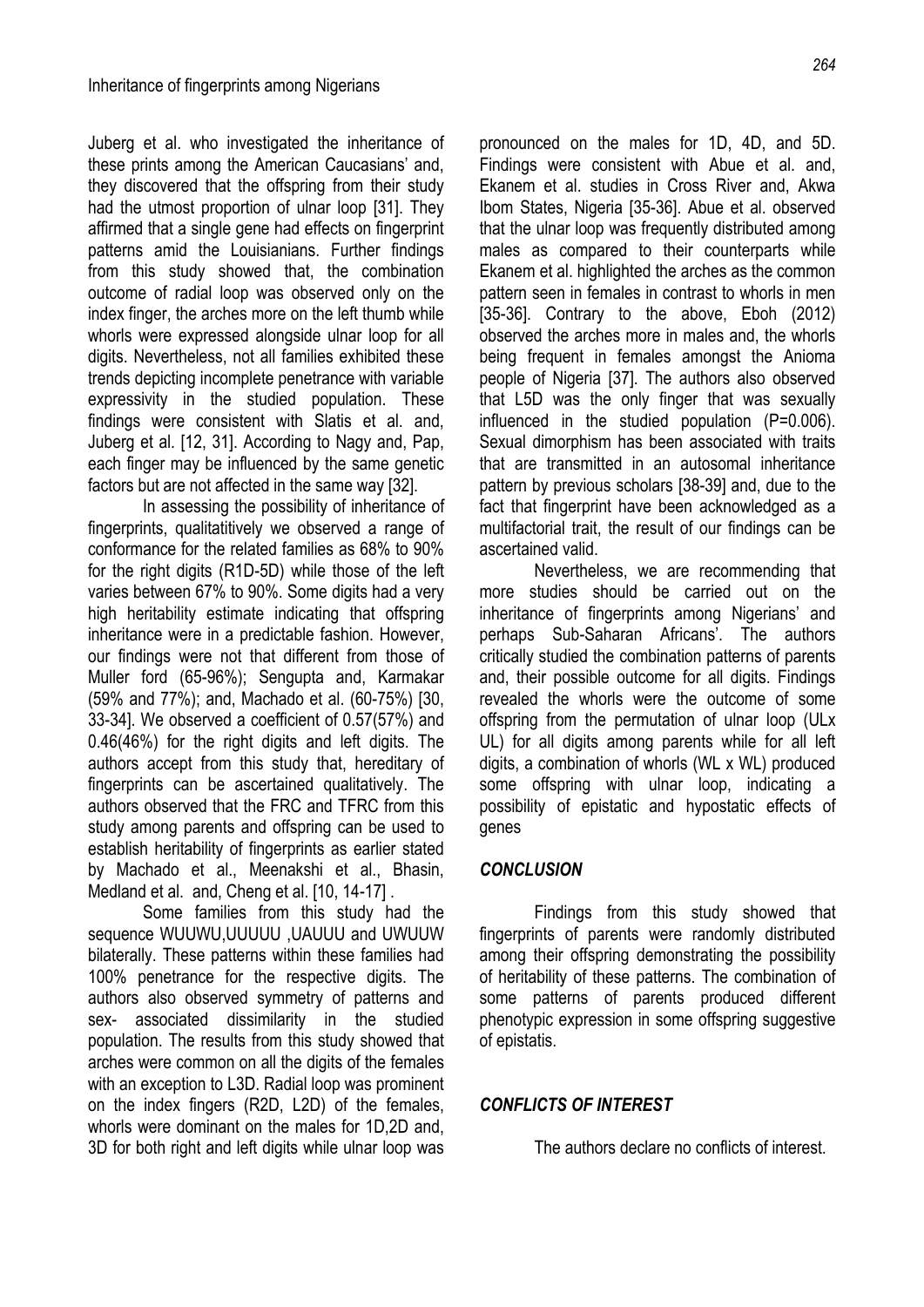# *ACKNOWLEDGMENTS*

None.

# *REFERENCES*

1. Ordu KS, Aigbogun (Jr) EO, Nwankwo CJ. Evaluation of nose shape as a Mendelian inherited trait in the determination of parentage among Nigerians in Port Harcourt. J of Exp and Clin. Anatomy.2016; 15(1): 9–13.

2. Ordu KS, Nwosu NC. Little finger curvature: a morphogenetic trait inherited by Mendelian pattern among the Igbo ethnic group of Nigeria. Dis. Gene. 2015; 1(1): 6–11.l2

3. Collins FS, Mansoura MK. The Human Genome Project. Revealing the shared inheritance of all humankind. Cancer. 2001; 91(1 Suppl): 221– 225.

4. Griffiths AJF, Miller JH, Suzuki DT, Lewontin RC, Gelbart E. Genetics and the Organism: Introduction. An Introduction to Genetic Analysis (7th edition). New York: WH. Freeman. 2000; ISBN 0-7167-3520-2.

5. Louis S, Molly M, Harmony S. Inheritance human traits.2012.

6. Retseck G. Succession Science: Are Fingerprint Patterns Inherited? A Father's Day inheritance investigation from Science Buddies. Science Buddies. Scientific American.2014.

7. Zainab A, Mohammed AT. How can hands fingerprints be inherited, and can we use them to early detection of bronchial asthma and blood pressure. Int. J. of Healthcare Bio.Res., 2017. 5(3): 166-177

8. Walker JF: A sex linked recessive fingerprint pattern. J. Hered ., 1941. 32 :279-280

9. Yang X, Xiaojun J,Yixuan, Z, Hui L. Genetics Rules for the Dermatoglyphics of Human Fingertips and their role in Spouse Selection: A preliminary Study. Sprin Plus., 2016.5(1):1396

10. Machado J, Fernandes P, Roquetti R, Filho JF. Digital dermatoglyphic heritability differences as evidenced by a female twin study. Twin research and human genetics: The official J of the Int. Society for Twin Studies. 2010;13: 482–429.

11. Vij K. Textbook of Forensic Medicine and Toxicology (3rd Edition). Elsevier. New Delhi. 2005; Pp 89–91.

12. Slatis H, Katznelson M, Bonne-Tamir B. The inheritance of fingerprint patterns. Ame. J. Human Genetics. 1976; 28 (3): 280–289.

13. Gilligan SB , Borecki IB, Mathew S, Malhotra KC, Rao DC. A family study of dermatoglyphic traits in India: A search for major gene effects on palmar pattern ridge counts. 1985; 68(3): 409–416.

14. Meenakshi S, Balasubramanyam V, Rajangam S. Dermatoglyphics in amenorrheaqualitative analysis. The J of Obstetrics and Gynecology of India. 2006; 56 (3): 250–254.

15. Bhasin MK. Genetics of Castes and Tribes of India: Dermatoglyphics. Int. J. of Human Genetics. 2007; 72: 175–215.

16. Medland SE, Loesch DZ, Mdzewski B et al. Linkage analysis of a model quantitative trait in humans: Finger ridge count show significant multivariate linkage to 5q14.1. PLoS Genetics. 2007; 3(9): 1736–1744.

17. Cheng X, Hui LI, Sameer G, Shangling P, Jingrong H, Li J. Dermatoglyphic changes during the population admixture between Kam and Han Chinese. HOMO—J.of Comp. Human Biol. 2009; 60 (2009) 143–157.

18. Kalmes R, Huret J-L. Hardy-Weinberg model. Atlas of Genetics and Cytogenetics in Oncology and Haematology. 2001

19. Santangelo JS, Johnson MTJ Ness RW. (2018). Modern spandrels: the roles of genetic drift, gene flow and natural selection in the evolution of parallel clines. Proceedings of the Royal Society of London B. 285: 20180230

20. Balgir RS. Dermatoglyphics in cleft lip and cleft palate anomalies. Indian Pediatrics. 1993; 30:341–346.

21. Platilová H, Pôbisová Z, Zamrazil V, Vondra K, Dvoráková L. Dermatoglyphics - An attempt to predict diabetes. VnitrniLekarstvi. 1996; 42: 757– 760.

22. Bhat G, Mukhdoomi M, Shah B, Ittoo M. Dermatoglyphics: in health and disease – a review. Int. J. of Research in Medical Sciences. 2014; 2(1): 31–34.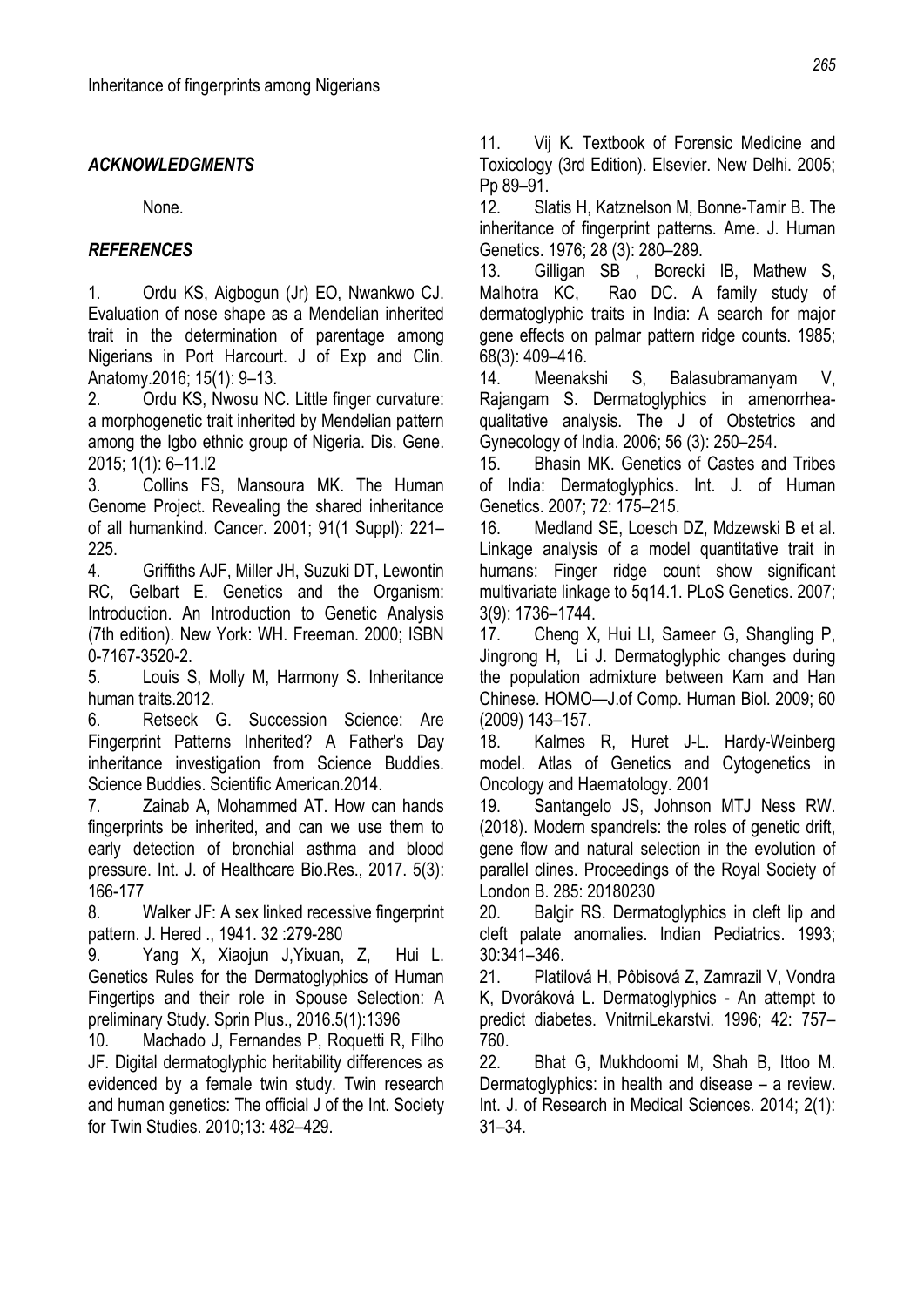23. Kwan ML, Kushi LH. Race/ethnicity, genetic ancestry, and breast cancer-related lymphedema in the Pathways Study. Breast Cancer Research and Treatment. 2016; 159(1): 119–129.

24. National Bureau of Statistics. Annual Abstract of Statistics. (2010). www.nigerianstat.gov.ng.

25. National Population Commission. Report of Nigeria's National Population Commission on the 2006 Census. Population and Developmental review. 2006; 33(1): 206-210.

26. Cochran WG. Sampling Techniques, Wiley, New York.1963.

27. Jaiyeoba-Ojigho EJ, Odokuma IE, Igbigbi PS. Comparative Study of Fingerprint Patterns of Two Ethnic Groups: A Nigerian Study. J of College of Med. Sciences-Nepal.2019; 15(4), 270-275.

28. Oghenemavwe EL, Osaat RS. (2015). An improvise easy digital method for palmar dermatoglyphics. Bio. & Bioeng., 2015; 1(3): 85–59

29. Galton F . Finger Prints. London, and New York: McMillan & Co. 1982.

30. Muller-Ford CS. Analysis of dermatoglyphic heritability: A study of phenotypic relationships. Maureen and Mike Mansfield Library. An MSc Thesis presented to the Faculty of Arts, The University of Montana . 2004. 64 Pages.

31. Juberg RC, Morgan LY, Faust CC. The inheritance of digital dermatoglyphic patterns in 54 American Caucasian families. Paper presented at Harold Cummins Memorial Dermatoglyphics Symposium, Gulf Shores, Alabama. 1977a

32. Nagy AS, Pap M. Pattern influence on the fingers. HOMO — J of Comp. Human Biology . 2005; 56, 51–67.

33. Sengupta, M, Karmakar B. Mode of inheritance of finger dermatoglyphic traits among Vaidyas of West Bengal, India. Annals of Human Biol. 2004; 31(5): 526–540.

34. Machado J, Fernandes P, Roquetti R, Filho, JF. Digital dermatoglyphic heritability differences as evidenced by a female twin study. Twin research and human genetics: The official journal of the International Society for Twin Studies. 2010; 13: 482–429.

35. Abue, AD, Rose C, Courage N. Analyses of Dermatoglyphic Patterns in Ntamante, Boki Local Government Area (LGA) of Cross River State, Nigeria. Advances in Anthro. 2018; 8: 83–90.

36. Ekanem, E.P., Eluwa, M.A., Udoaffah, G.U., Ekanem, T. B. and Akpantah, AO. Digital dermatoglyphic patterns of Annang ethnic group in Akwa Ibom Nigerian. The Int. J. of Biological Anthro., 2008; 3 (1), 1-4.

37. Eboh DEO. Digital Dermatoglyphic Patterns of Anioma and Urhobo Students in Two tertiary Institutions of Delta State, Southern Nigeria. J. of Med and Biomed. Res. 2012; 11(2): 90–96.

38. Fedorka KM , Mousseau T.A. Female mating bias results in conflicting sex-specific offspring fitness. Nature. 2004; 429:65–67.

39. Delcourt MMW, Blows, Rundle HD. Sexually antagonistic genetic variance for fitness in an ancestral and a novel environment. Proc. R. Soc. Lond.2009; B 276:2009–2014

.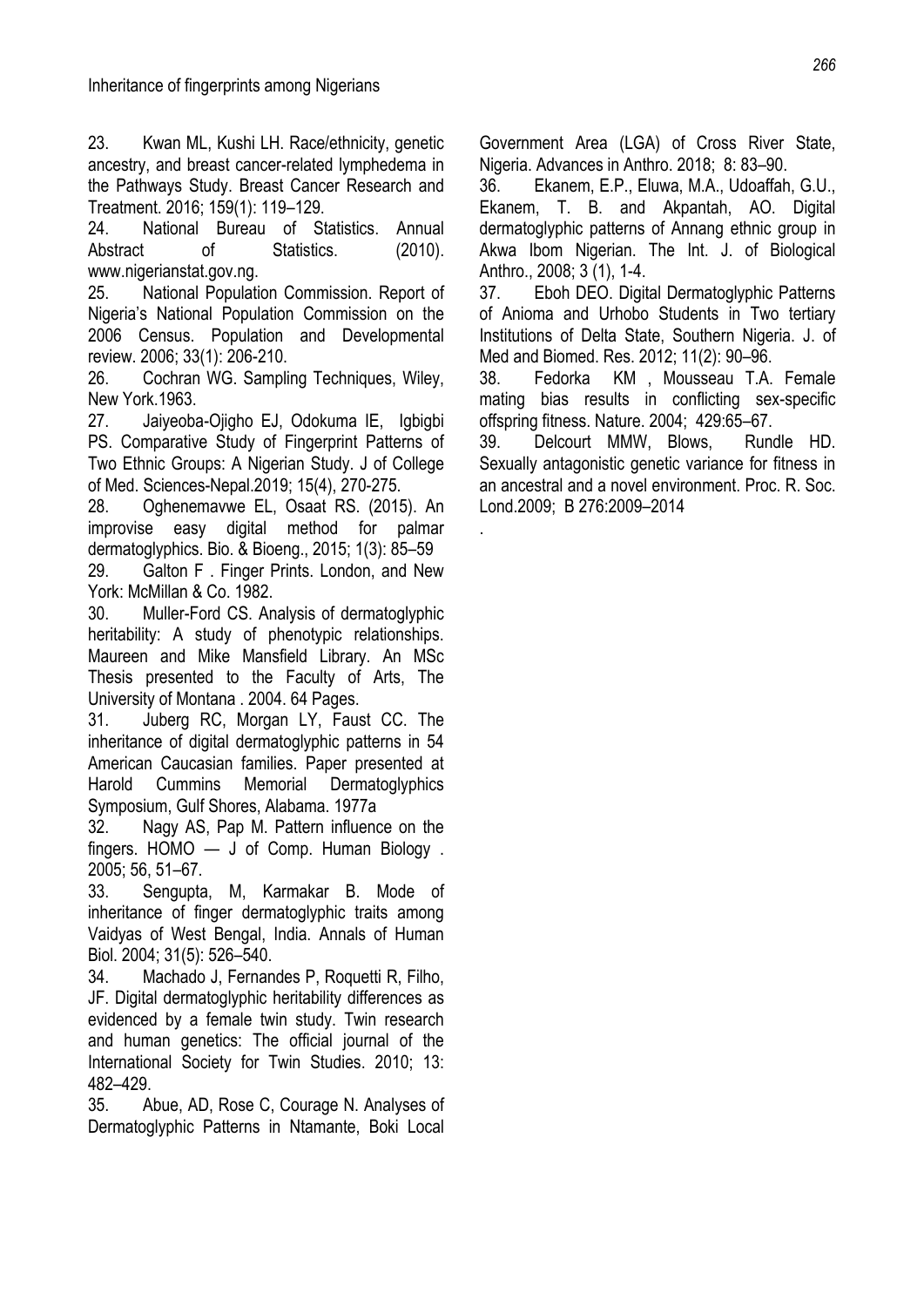#### **RESUMO**

#### *Herança de impressões digitais do povo Urhobo da Nigéria:*

### *implicações na genética forense*

**Introdução:** Vários estudos propuseram a possibilidade de determinação de parentesco usando traços morfogenéticos dialélicos fisicamente expressivos de seus descendentes e forneceram uma pista da possibilidade de que certos traços podem ser predominantes em uma população, mas existem como traços recessivos. No entanto, os argumentos sobre a herdabilidade de traços trialélicos "expressivos variantes", como as impressões digitais em humanos, existem há anos, com apenas explicações presumidas. Objetivo: Este estudo investigou a herança de impressões digitais entre o povo Urhobo que reside no Estado do Delta, Nigéria. **Materiais e métodos:** O estudo, de caráter comparativo e de base familiar, compreendeu 60 famílias e 180 indivíduos não aparentados. As impressões foram feitas com um scanner Hp G4010, o teste do Qui-quadrado avaliou as diferenças associadas ao sexo, o teste da mediana do humor verificou a lateralidade das cristas, o coeficiente de herdabilidade e a análise de variância unilateral determinou qualitativa e quantitativamente a certeza da herança dos padrões de impressão digital. **Resultados:** A conformidade para a família e o grupo não relacionado para R1D-5D foi calculada como 90%, 68%, 87%, 81%, 90% e, 57%, 47%, 60%, 60%, 80% enquanto para L1D -5D obteve-se uma conformidade de 80%, 67%, 85%, 90%, 87% e 53%, 63%, 67%, 77%, 73%. Observamos HO de 57% e 46% para os dígitos da mão direita e esquerda. O dedo mínimo esquerdo (L5D) era sexualmente dimórfico entre o grupo familiar (X2 = 10,233; P = 0,006). **Conclusão:** Observamos que os mesmos padrões combinados para os pais produziram um fenótipo diferente em alguns filhos, sugerindo a possibilidade de influência epistática e hipostática dos genes.

**Palavras-chave:** impressão digital, genes, coeficiente de heritariedade, Urhobo, Nigéria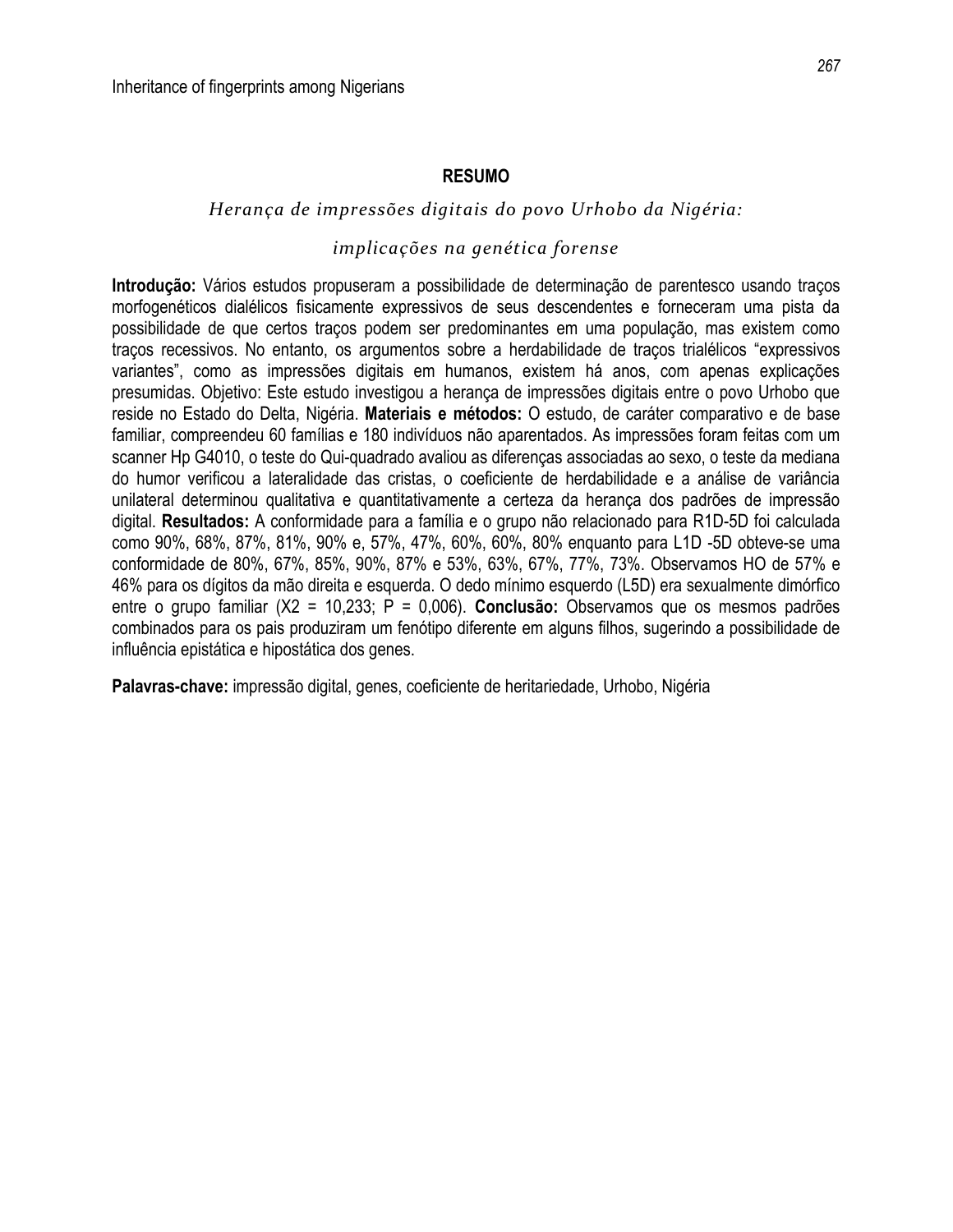| <b>Digit</b>     | <b>Sex</b>   | <u>ania ili iliyofililaridir</u> |                | <b>Fingerprint pattern</b> |          |                | <b>Chi-Square Tests</b> |         |
|------------------|--------------|----------------------------------|----------------|----------------------------|----------|----------------|-------------------------|---------|
|                  |              | A(%)                             | <b>RL</b> (%)  | UL(%)                      | W(% )    | Df             | $X^2$                   | P-value |
| R <sub>1</sub> D | <b>Male</b>  | 7(7.4)                           |                | 53(56.4)                   | 34(36.2) | $\overline{2}$ | 4.184                   | 0.123   |
|                  | Female       | 15(17.4)                         |                | 43(50.0)                   | 28(32.6) |                |                         |         |
|                  | <b>Total</b> | 22(12.2)                         | $\blacksquare$ | 96(53.3)                   | 62(34.4) |                |                         |         |
| R <sub>2</sub> D | <b>Male</b>  | 14(14.9)                         | 6(6.4)         | 47(50.0)                   | 27(28.7) | 3              | 0.553                   | 0.907   |
|                  | Female       | 13(15.1)                         | 7(8.1)         | 45(52.3)                   | 21(24.4) |                |                         |         |
|                  | <b>Total</b> | 27(15.0)                         | 13(7.2)        | 92(51.1)                   | 48(26.7) |                |                         |         |
| R <sub>3</sub> D | <b>Male</b>  | 5(5.3)                           | 2(2.1)         | 65(69.1)                   | 22(23.4) | 3              | 2.695                   | 0.441   |
|                  | Female       | 7(8.1)                           |                | 62(72.1)                   | 17(19.8) |                |                         |         |
|                  | <b>Total</b> | 12(6.7)                          | 2(1.1)         | 127(70.6)                  | 39(21.7) |                |                         |         |
| R <sub>4</sub> D | <b>Male</b>  |                                  |                | 57(60.6)                   | 37(39.4) | 3              | 6.330                   | 0.097   |
|                  | Female       | 4(4.7)                           | 1(1.2)         | 44(51.2)                   | 37(43.0) |                |                         |         |
|                  | <b>Total</b> | 4(2.2)                           | 1(0.6)         | 101(56.1)                  | 74(41.1) |                |                         |         |
| R <sub>5</sub> D | <b>Male</b>  | 2(2.1)                           |                | 85(90.4)                   | 7(7.4)   | $\overline{2}$ | 3.633                   | 0.163   |
|                  | Female       | 6(7.0)                           | ۰              | 70(81.4)                   | 10(11.6) |                |                         |         |
|                  | <b>Total</b> | 8(4.4)                           | ٠              | 155(86.1)                  | 17(9.4)  |                |                         |         |

## **TABLES AND FIGURES**

**Table 1: Finger friction ridge patterns on the right hand and test of association**

*Note: Df=Degree of freedom; X2=Chi-square; A=Arch, RL=Radial Loop, UL=Radial Loop, W=Whorl*

**Table 2: Finger friction ridge patterns on the left hand and test of association**

| <b>Digit</b>     | <b>Sex</b>            |          |               | rapid 2. milyon modern mago padomo on dio ion nana ana loot of abbooladon<br><b>Fingerprint pattern</b> |          |                | <b>Chi-Square Tests</b> |         |
|------------------|-----------------------|----------|---------------|---------------------------------------------------------------------------------------------------------|----------|----------------|-------------------------|---------|
|                  |                       | A(%)     | <b>RL</b> (%) | UL $(%)$                                                                                                | W(% )    | Df             | $X^2$                   | P-value |
| L <sub>1</sub> D | <b>Male</b>           | 16(17.0) |               | 61(64.9)                                                                                                | 17(18.1) | $\overline{2}$ | 1.976                   | 0.372   |
|                  | Female                | 22(25.6) | ۰             | 50(58.1)                                                                                                | 14(16.3) |                |                         |         |
|                  | Total                 | 38(21.1) | ٠             | 111(61.7)                                                                                               | 31(17.2) |                |                         |         |
| L2D              | <b>Male</b><br>Female | 16(17.0) | 1(1.1)        | 42(44.7)                                                                                                | 35(37.2) | 3              | 5.728                   | 0.126   |
|                  |                       | 14(16.3) | 7(8.1)        | 39(45.3)                                                                                                | 26(30.2) |                |                         |         |
|                  | <b>Total</b>          | 30(16.7) | 8(4.4)        | 81(45.0)                                                                                                | 61(33.9) |                |                         |         |
| L <sub>3</sub> D | <b>Male</b>           | 14(14.9) |               | 50(53.2)                                                                                                | 30(31.9) | $\overline{2}$ | 1.750                   | 0.417   |
|                  | <b>Female</b>         | 11(12.8) | ٠             | 54(62.8)                                                                                                | 21(24.4) |                |                         |         |
|                  | <b>Total</b>          | 25(13.9) | ۰             | 104(57.8)                                                                                               | 51(28.3) |                |                         |         |
| L <sub>4</sub> D | <b>Male</b>           | 2(2.1)   | ٠             | 53(56.4)                                                                                                | 39(41.5) | $\overline{2}$ | 1.681                   | 0.431   |
|                  | Female                | 5(5.8)   | ٠             | 48(55.8)                                                                                                | 33(38.4) |                |                         |         |
|                  | <b>Total</b>          | 7(3.9)   | ٠             | 101(56.1)                                                                                               | 72(40.0) |                |                         |         |
| L <sub>5</sub> D | <b>Male</b>           | 3(3.2)   | ۰             | 85(90.4)                                                                                                | 6(6.4)   | $\overline{2}$ | 10.233                  | 0.006   |
|                  | Female                | 10(11.6) | ٠             | 62(72.1)                                                                                                | 14(16.3) |                |                         |         |
|                  | <b>Total</b>          | 13(7.2)  | ۰             | 147(81.7)                                                                                               | 20(11.1) |                |                         |         |

*Note: Df=Degree of freedom; X2=Chi-square; A=Arch, RL=Radial Loop, UL=Radial Loop, W=Whorl*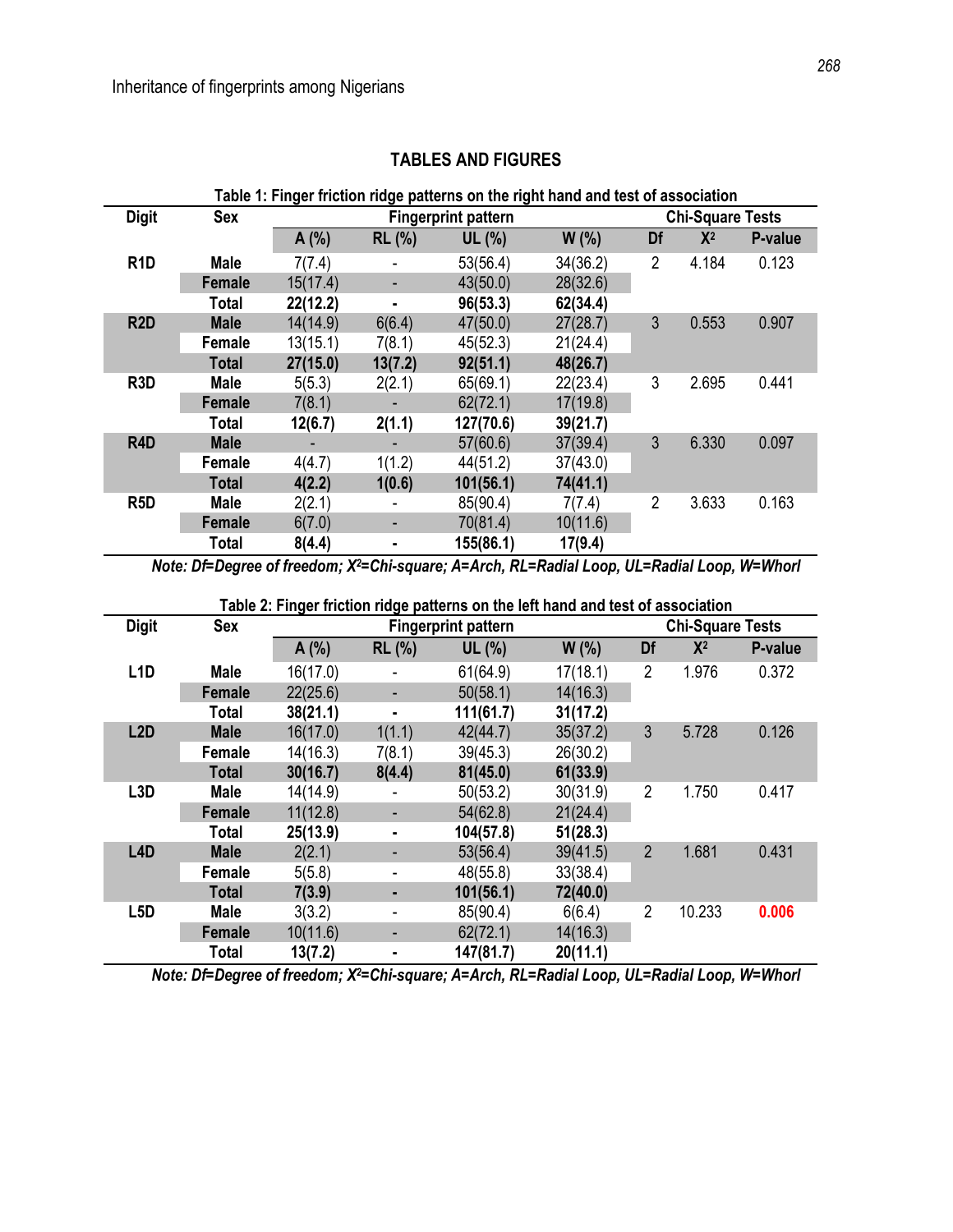Inheritance of fingerprints among Nigerians

|                  |                                         |                         | Table 3: Mood's median test of the distributional difference in the right FRC |                            |                |                      |    |                           |             |
|------------------|-----------------------------------------|-------------------------|-------------------------------------------------------------------------------|----------------------------|----------------|----------------------|----|---------------------------|-------------|
|                  |                                         |                         | <b>Summary statistics and distribution</b>                                    |                            |                |                      |    | <b>Mood's Median Test</b> |             |
| <b>Finger</b>    | <b>Sex</b>                              | <b>Median</b>           | N ≤Overall<br><b>Median</b>                                                   | N>Overall<br><b>Median</b> | $Q3 - Q1$      | 95%<br>(median CI)   | DF | Chi-<br><b>Square</b>     | Р.<br>Value |
| R <sub>1</sub> D | <b>Male</b><br>Female<br><b>Overall</b> | 14.00<br>12.50<br>13.00 | 45<br>44                                                                      | 49<br>42                   | 7.25<br>8.00   | (11, 16)<br>(10, 14) |    | 0.826                     | 0.363       |
| R <sub>2</sub> D | <b>Male</b><br>Female<br>Overall        | 10.00<br>10.00<br>10.00 | 48<br>46                                                                      | 46<br>40                   | 8.25<br>7.00   | (8, 13)<br>(9, 12)   | 1  | 0.106                     | 0.745       |
| R <sub>3</sub> D | <b>Male</b><br>Female<br><b>Overall</b> | 12.00<br>11.00<br>11.00 | 45<br>47                                                                      | 49<br>39                   | 8.25<br>6.25   | (11, 14)<br>(10, 13) | 1  | 0.826                     | 0.363       |
| R4D              | <b>Male</b><br>Female<br>Overall        | 16.00<br>17.00<br>16.00 | 53<br>40                                                                      | 41<br>46                   | 7.00<br>7.00   | (15, 18)<br>(15, 18) | 1  | 1.752                     | 0.186       |
| R <sub>5</sub> D | <b>Male</b><br>Female<br>Overall        | 12.00<br>13.00<br>12.00 | 49<br>42                                                                      | 45<br>44                   | 8.00<br>7.00   | (11, 15)<br>(11, 14) | 1  | 0.195                     | 0.659       |
| <b>TR</b>        | <b>Male</b><br>Female<br>Overall        | 65.50<br>63.00<br>64.00 | 46<br>46                                                                      | 48<br>40                   | 29.00<br>25.50 | (59, 70)<br>(54, 68) | 1  | 0.372                     | 0.542       |

*Note: R=Right, 1D=Thumb, 2D=Index, 3D=Middle, 4D=Ring, 5D=little, N=distribution, TR=Total right, CI=Confidence interval*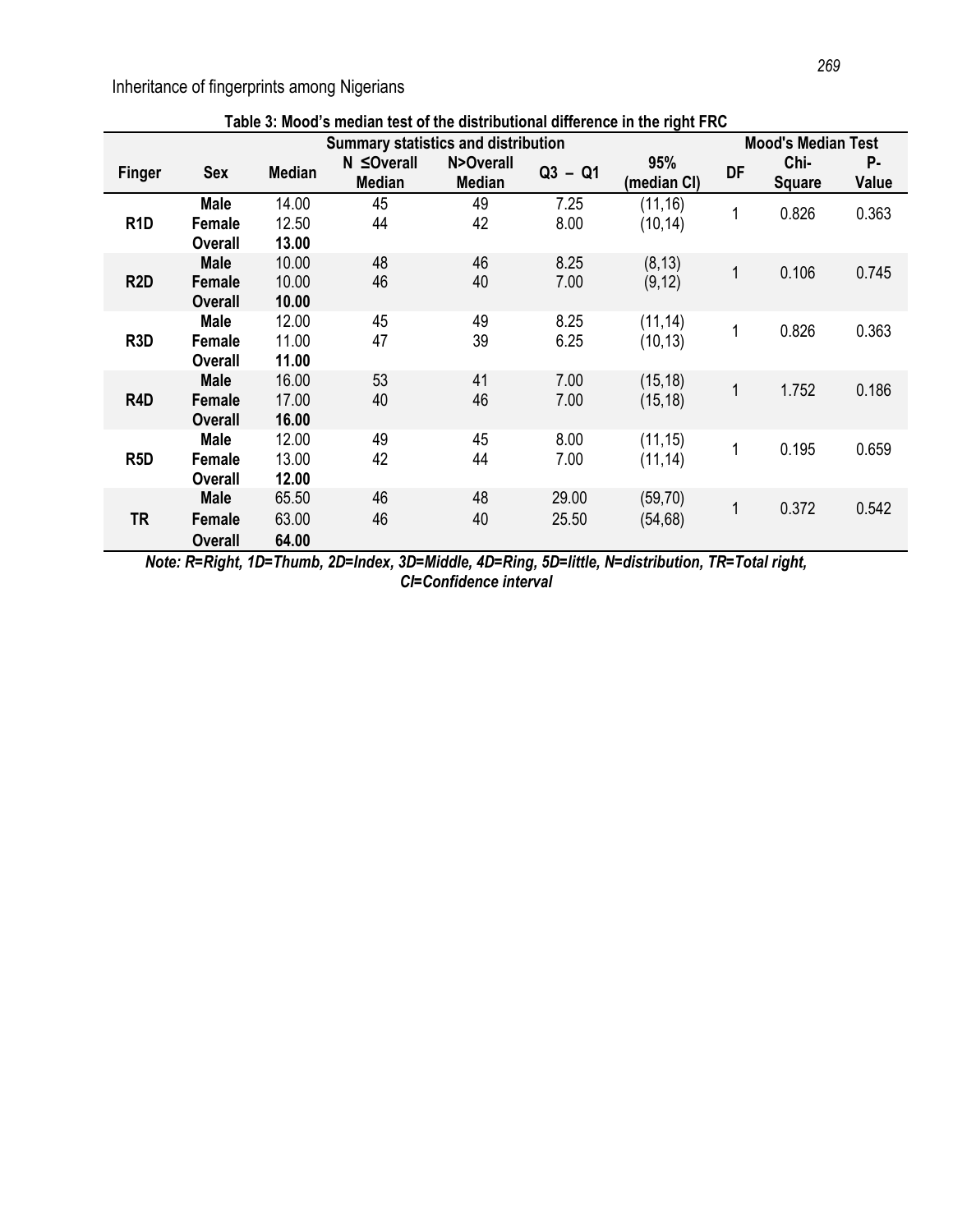Inheritance of fingerprints among Nigerians

|                  |                                         |                            | Table 4: Mood's median test of the distributional difference in the left FRC |                            |                |                          |              |                           |         |
|------------------|-----------------------------------------|----------------------------|------------------------------------------------------------------------------|----------------------------|----------------|--------------------------|--------------|---------------------------|---------|
|                  |                                         |                            | <b>Summary statistics and distribution</b>                                   |                            |                |                          |              | <b>Mood's Median Test</b> |         |
| <b>Finger</b>    | <b>Sex</b>                              | <b>Median</b>              | N ≤Overall<br><b>Median</b>                                                  | N>Overall<br><b>Median</b> | $Q3 - Q1$      | 95%<br>(median CI)       | <b>DF</b>    | Chi-<br><b>Square</b>     | P-Value |
| L <sub>1</sub> D | <b>Male</b><br>Female<br><b>Overall</b> | 13.50<br>11.50<br>12.00    | 42<br>50                                                                     | 52<br>36                   | 10.00<br>9.25  | (11, 16)<br>(10, 13)     | $\mathbf{1}$ | 3.256                     | 0.071   |
| L2D              | <b>Male</b><br>Female<br><b>Overall</b> | 9.00<br>10.00<br>10.00     | 49<br>44                                                                     | 45<br>42                   | 11.50<br>5.50  | (9, 12)<br>(9, 11)       | $\mathbf{1}$ | 0.017                     | 0.897   |
| L <sub>3</sub> D | <b>Male</b><br>Female<br><b>Overall</b> | 12.00<br>12.00<br>12.00    | 56<br>49                                                                     | 38<br>37                   | 8.00<br>6.00   | (11, 13)<br>(10, 13)     | 1            | 0.125                     | 0.724   |
| L <sub>4</sub> D | <b>Male</b><br>Female<br><b>Overall</b> | 15.00<br>15.50<br>15.00    | 48<br>43                                                                     | 46<br>43                   | 6.00<br>9.25   | (15, 16)<br>(13, 17)     | $\mathbf 1$  | 0.020                     | 0.887   |
| L <sub>5</sub> D | <b>Male</b><br>Female<br><b>Overall</b> | 13.00<br>12.00<br>12.00    | 46<br>50                                                                     | 48<br>36                   | 7.00<br>5.00   | (11, 13)<br>(11, 13)     | 1            | 1.528                     | 0.216   |
| TL               | <b>Male</b><br>Female<br><b>Overall</b> | 61.50<br>60.00<br>60.00    | 44<br>47                                                                     | 50<br>39                   | 39.25<br>28.25 | (52,68)<br>(52, 65)      | $\mathbf{1}$ | 1.105                     | 0.293   |
| <b>TFRC</b>      | <b>Male</b><br>Female<br><b>Overall</b> | 128.50<br>119.50<br>122.00 | 46<br>46                                                                     | 48<br>40                   | 69.00<br>51.75 | (112, 141)<br>(102, 133) | $\mathbf{1}$ | 0.372                     | 0.542   |

*Note: L=Left, 1D=Thumb, 2D=Index, 3D=Middle, 4D=Ring, 5D=little, N=distribution, TL=Total left, TFRC=Total finger ridge count, CI=Confidence interval*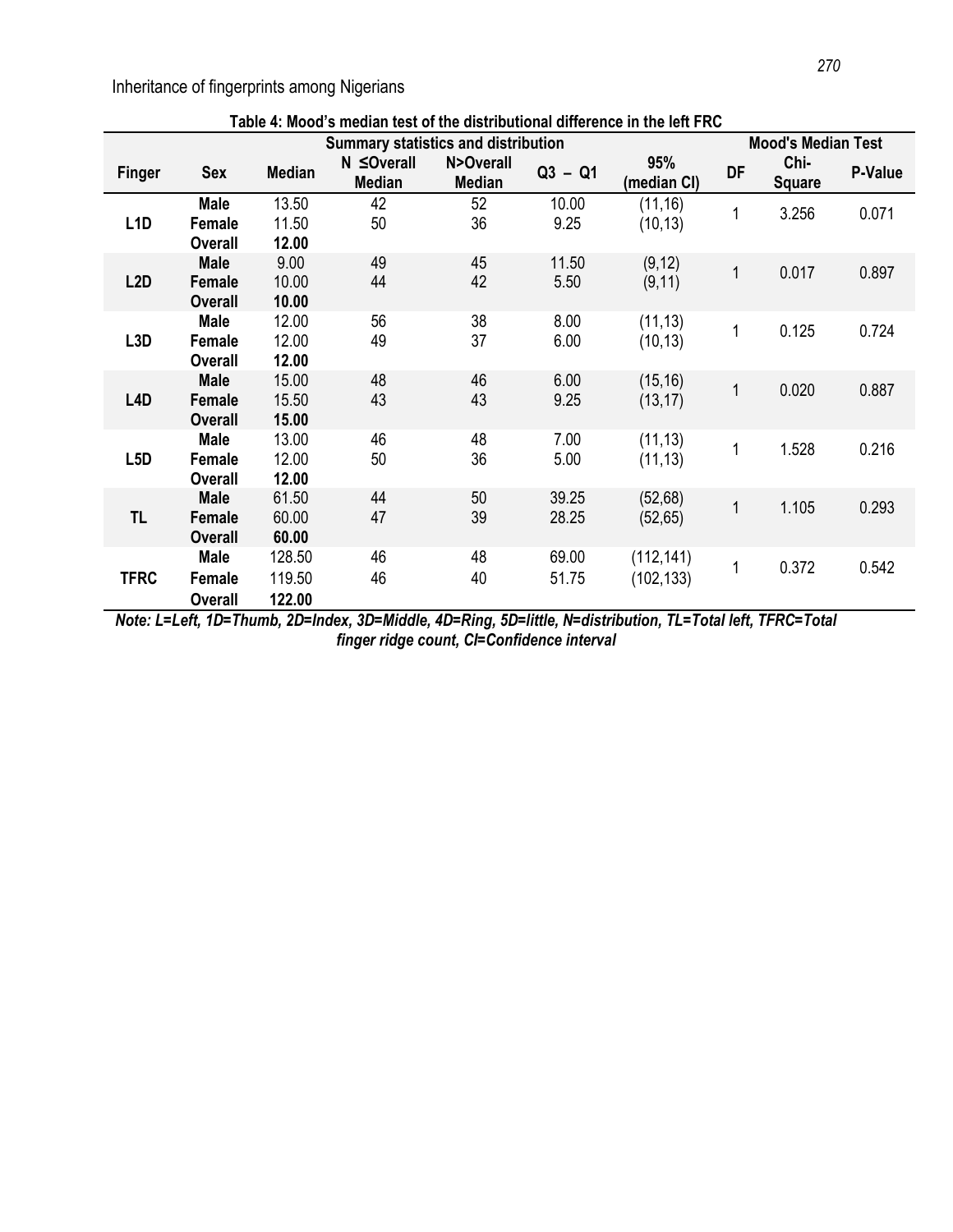| S/N | <b>Parents</b> |           | N              |                | (related)<br>(R1D; Thumb) | <b>Offspring outcome</b> |                | Inference              | N  |                | <b>Assumed offspring</b><br>outcome (unrelated)<br>(R1D; Thumb) |                |                | <b>Inference</b>       |
|-----|----------------|-----------|----------------|----------------|---------------------------|--------------------------|----------------|------------------------|----|----------------|-----------------------------------------------------------------|----------------|----------------|------------------------|
|     |                |           |                | A              | <b>RL</b>                 | UL                       | W              |                        |    | A              | <b>RL</b>                                                       | UL             | W              |                        |
|     | А              | А         | 0              |                | 0                         | 0                        | 0              |                        |    |                |                                                                 | 0              | 0              |                        |
|     | A              | <b>RL</b> | 0              | 0              | 0                         | 0                        | 0              |                        |    |                |                                                                 | 0              | 0              |                        |
|     | A              | UL        | 15             | $4*$           | 0                         | $13*$                    | 1 <sub>t</sub> |                        | ∩  |                |                                                                 |                | 2 <sub>1</sub> |                        |
| 4   | A              | W         | $\overline{2}$ | $2^*$          | 0                         | 0                        | 0              | <b>Total inherited</b> | 10 | $2^*$          | 2 <sub>t</sub>                                                  | 4 <sub>1</sub> | $2^*$          | <b>Total inherited</b> |
|     | <b>RL</b>      | <b>RL</b> | 0              |                | 0                         | 0                        | 0              | combinations:          | 0  |                |                                                                 | 0              | 0              | combinations:          |
| 6   | <b>RL</b>      | UL        | 0              |                | 0                         | 0                        | 0              | 54/60=90.00%           | 0  |                |                                                                 |                | 0              | $34/60 = 56.67\%$      |
|     | <b>RL</b>      | W         | 0              |                | 0                         | 0                        | 0              | possibility of         | 0  |                | 0                                                               | 0              | 0              | possibility of         |
| 8   | UL             | UL        | 17             | 1 <sub>t</sub> | 0                         | $13*$                    | 3 <sub>1</sub> | inheritance            | 32 | 6†             |                                                                 | $22*$          | 4 <sub>1</sub> | unrelated              |
| 9   | UL             | W         | 14             | 1 <sub>t</sub> | 0                         | $7*$                     | $6*$           |                        | 10 | 2 <sub>t</sub> |                                                                 | $8*$           | 0              |                        |
| 10  | W              | W         | 12             |                | 0                         | 0                        | $12*$          |                        | 6  | 6 <sup>†</sup> | 0                                                               |                | 0              |                        |
|     | Total          |           | 60             | 5              | 0                         | 33                       | 22             |                        | 60 | 16             | $\overline{2}$                                                  | 24             | 8              |                        |

**Table 5: Combination patterns and outcome for the right thumb fingers (R1D)**

*Note:* **\****indicates that combination produced offspring with one- or all of the combinations* **†** *Indicated that combination produced offspring without any of the combinations.A-arches,RL-radial loop,ULulnar loop,W-whorls*

| S/N | <b>Parents</b> |           | N              |      | offspring outcome<br>(related)<br>(R2D; Index finger)<br><b>RL</b><br>W<br>UL<br>Α |                |                | <b>Inference</b>       | N  |                 | <b>Assumed offspring</b><br>outcome (unrelated)<br>(R2D; Index finger) |          |                | <b>Inference</b>       |
|-----|----------------|-----------|----------------|------|------------------------------------------------------------------------------------|----------------|----------------|------------------------|----|-----------------|------------------------------------------------------------------------|----------|----------------|------------------------|
|     |                |           |                |      |                                                                                    |                |                |                        |    | Α               | <b>RL</b>                                                              | UL       | W              |                        |
|     | A              | А         | 5              | $3*$ | 0                                                                                  | 2 <sub>t</sub> | 0              |                        |    | 0               |                                                                        | $\Omega$ | 0              |                        |
|     | A              | <b>RL</b> | $\overline{2}$ | 0    |                                                                                    | 2 <sub>1</sub> | 0              |                        |    |                 |                                                                        |          | 0              |                        |
| 3   | A              | UL        | 6              | $4*$ |                                                                                    | $5*$           | 0              |                        | ∩  |                 |                                                                        |          | 2 <sub>1</sub> |                        |
| 4   | A              | W         | 4              | 0    |                                                                                    | 4 <sub>1</sub> | 0              | <b>Total inherited</b> |    |                 |                                                                        |          | 0              | <b>Total inherited</b> |
| 5   | <b>RL</b>      | <b>RL</b> |                | 0    |                                                                                    | 1 <sub>t</sub> | 0              | combinations:          |    |                 |                                                                        |          |                | combinations:          |
| 6   | <b>RL</b>      | UL        | 4              | 0    | $2^*$                                                                              | $2^*$          | 0              | $41/60 = 68.33%$       | ŋ  | 2 <sub>t</sub>  |                                                                        |          | 0              | $28/60 = 46.67\%$      |
|     | <b>RL</b>      | W         |                | 0    |                                                                                    | 1 <sub>t</sub> | 0              | possibility of         | 0  |                 |                                                                        |          | 0              | possibility of         |
| 8   | UL             | UL        | 17             | 0    | 0                                                                                  | $12*$          | 5 <sup>†</sup> | inheritance            | 10 |                 |                                                                        | $6*$     | 4 <sub>1</sub> | unrelated              |
| 9   | UL             | W         | 14             | 0    |                                                                                    | $10*$          | $4*$           |                        | 36 | 14 <sub>1</sub> | 4 <sub>1</sub>                                                         | $10*$    | $8*$           |                        |
| 10  | W              | W         | 6              | 1†   | 2t                                                                                 | 0              | $3*$           |                        | 10 |                 |                                                                        | 6t       | $4*$           |                        |
|     | Total          |           | 60             | 5    | 4                                                                                  | 39             | 12             |                        | 60 | 16              | 4                                                                      | 22       | 18             |                        |

## **Table 6 : Combination patterns and outcome for the right index fingers (R2D)**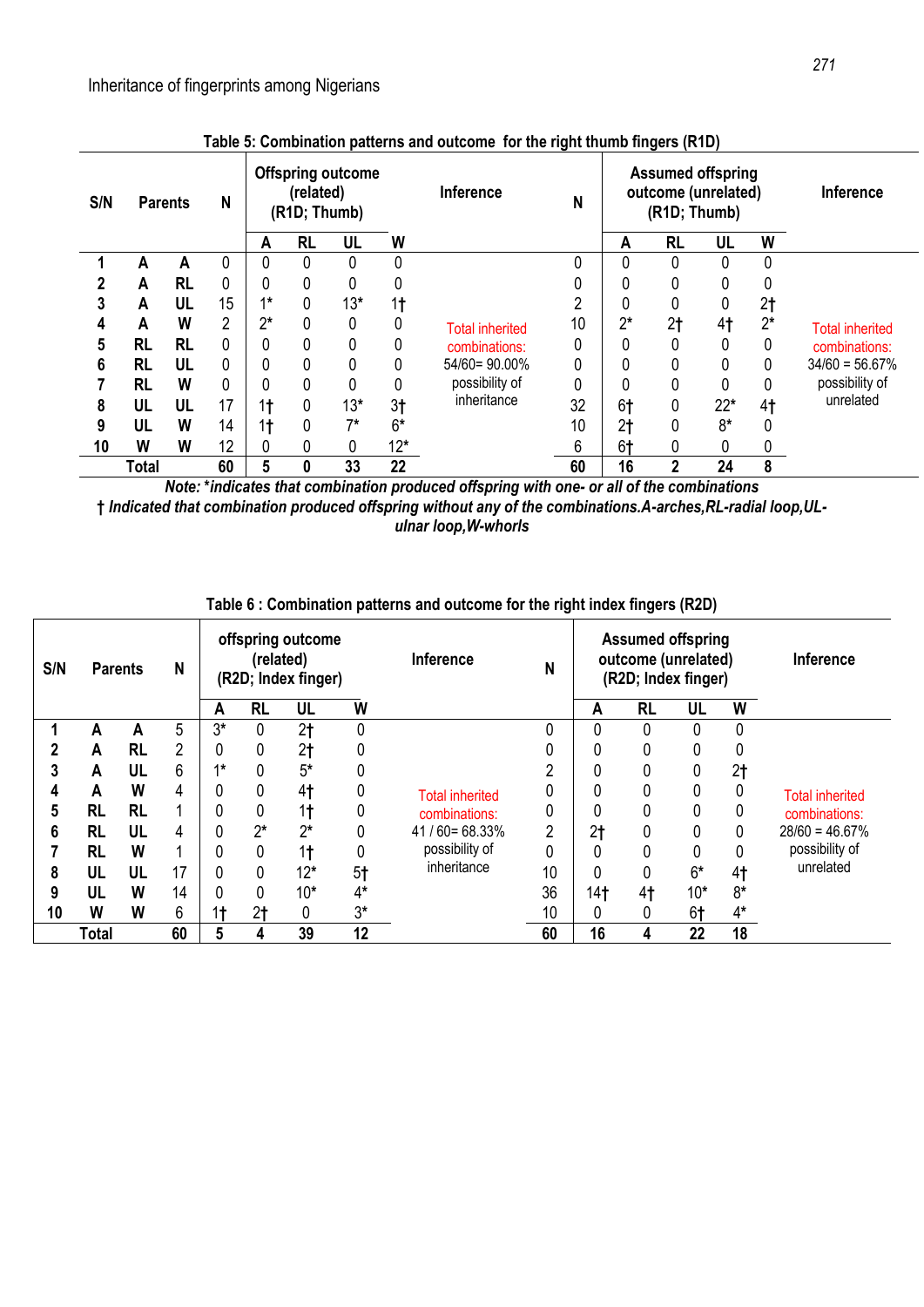| S/N            | <b>Parents</b> |                | N              |                | offspring      | outcome(related)<br>(R3D; Middle finger) |                | Inference                                                              | N           |                 | <b>Assumed offspring</b><br>outcome (unrelated)<br>(R3D; Middle finger) |                |                 | Inference                               |
|----------------|----------------|----------------|----------------|----------------|----------------|------------------------------------------|----------------|------------------------------------------------------------------------|-------------|-----------------|-------------------------------------------------------------------------|----------------|-----------------|-----------------------------------------|
|                |                |                |                | A              | <b>RL</b>      | UL                                       | W              |                                                                        |             | A               | <b>RL</b>                                                               | UL             | W               |                                         |
| 1              | A              | A              | 0              | $\mathbf 0$    | $\mathbf{0}$   | $\mathbf 0$                              | 0              |                                                                        | 0           | $\mathbf{0}$    | $\mathbf{0}$                                                            | $\mathbf 0$    | $\mathbf{0}$    |                                         |
| $\mathbf 2$    | A              | <b>RL</b>      | 0              | 0              | 0              | 0                                        | 0              |                                                                        | 0           | 0               | 0                                                                       | 0              | $\theta$        |                                         |
| 3              | A              | UL             | 5              | $2^*$          | $\mathbf{0}$   | $3*$                                     | 0              |                                                                        | 0           | 0               | $\mathbf 0$                                                             | 0              | 0               |                                         |
| 4              | A              | W              | 5              | $\mathbf{0}$   | $\mathbf{0}$   | 1 <sub>t</sub>                           | $4*$           | <b>Total inherited</b>                                                 | 2           | 0               | 0                                                                       | 2 <sub>1</sub> | 0               | <b>Total inherited</b>                  |
| 5              | <b>RL</b>      | <b>RL</b>      | 0              | $\mathbf 0$    | $\mathbf 0$    | $\mathbf 0$                              | 0              | combinations:                                                          | 0           | 0               | 0                                                                       | 0              | 0               | combinations:                           |
| 6              | <b>RL</b>      | UL             | 0              | $\mathbf 0$    | $\mathbf 0$    | $\mathbf 0$                              | 0              | $52/60 = 86.67%$                                                       | 4           | 0               | 0                                                                       | $2^*$          | 2 <sub>t</sub>  | $36/60 = 60.00\%$                       |
| 7              | <b>RL</b>      | W              | $\mathbf 1$    | $\mathbf 0$    | $\mathbf 0$    | 1 <sub>t</sub>                           | 0              | possibility of                                                         | $\mathbf 0$ | 0               | 0                                                                       | 0              | 0               | possibility of                          |
| 8              | UL             | UL             | 25             | $\mathbf 0$    | 1 <sub>t</sub> | $21*$                                    | 3 <sub>†</sub> | inheritance                                                            | 36          | 12 <sub>t</sub> | 0                                                                       | $16*$          | 8 <sub>†</sub>  | unrelated                               |
| 9              | UL             | W              | 22             | $\mathbf 0$    | 0              | $22*$                                    | 0              |                                                                        | 18          | 0               | 0                                                                       | $16*$          | $2^*$           |                                         |
| 10             | W              | W              | $\overline{2}$ | $\mathbf 0$    | 0              | 2 <sub>t</sub>                           | 0              |                                                                        | 0           | 0               | 0                                                                       | 0              | 0               |                                         |
|                | <b>Total</b>   |                | 60             | $\overline{2}$ | 1              | 50                                       | $\overline{7}$ |                                                                        | 60          | 12              | $\Omega$                                                                | 36             | $\overline{12}$ |                                         |
|                |                |                |                |                |                |                                          |                | Table 8: Combination patterns and outcome the right ring fingers (R4D) |             |                 |                                                                         |                |                 |                                         |
|                |                |                |                |                |                |                                          |                |                                                                        |             |                 |                                                                         |                |                 |                                         |
| S/N            |                | <b>Parents</b> | N              |                |                | offspring outcome<br>(R4D; Ring finger)  |                | Inference                                                              | N           |                 | <b>Assumed offspring</b><br>outcome (unrelated)<br>(R4D; Ring finger)   |                |                 | Inference                               |
|                |                |                |                | A              | <b>RL</b>      | UL                                       | W              |                                                                        |             | A               | <b>RL</b>                                                               | UL             | W               |                                         |
| 1              | $\mathsf{A}$   | $\overline{A}$ | $\mathbf{0}$   | $\mathbf{0}$   | $\mathbf{0}$   | $\mathbf{0}$                             | 0              |                                                                        | 0           | $\overline{0}$  | $\overline{0}$                                                          | $\mathbf 0$    | 0               |                                         |
| $\overline{2}$ | A              | <b>RL</b>      | 0              | 0              | 0              | $\mathbf 0$                              | 0              |                                                                        | 0           | $\mathbf 0$     | 0                                                                       | 0              | 0               |                                         |
| 3              | A              | UL             | 1              | 0              | $\mathbf 0$    | 0                                        | 1 <sub>†</sub> |                                                                        | 0           | 0               | 0                                                                       | 0              | 0               |                                         |
| 4              | A              | W              | $\overline{2}$ | 0              | 0              | 2 <sub>t</sub>                           | 0              |                                                                        | 2           | 0               | 0                                                                       | 0              | $2^*$           |                                         |
| 5              | <b>RL</b>      | <b>RL</b>      | $\mathbf{0}$   | 0              | 0              | 0                                        | 0              | <b>Total inherited</b><br>combinations:                                | 0           | 0               | 0                                                                       | 0              | 0               | <b>Total inherited</b><br>combinations: |
| 6              | <b>RL</b>      | UL             | $\mathbf 0$    | 0              | $\mathbf 0$    | $\mathbf 0$                              | 0              | 49 / 60 = 81.67%                                                       | 0           | 0               | 0                                                                       | 0              | 0               | $36/60 = 60.00\%$                       |
| 7              | <b>RL</b>      | W              | $\mathbf 0$    | 0              | 0              | 0                                        | 0              | possibility of                                                         | 0           | 0               | 0                                                                       | 0              | 0               | possibility of                          |
| 8              | <b>UL</b>      | UL             | 15             | 0              | 1 <sub>t</sub> | $11*$                                    | 3 <sub>1</sub> | inheritance                                                            | 30          | 0               | 0                                                                       | $16*$          | 14 <sub>1</sub> | unrelated                               |
| 9              | UL             | W              | 35             | 1 <sub>t</sub> | 0              | $18*$                                    | $16*$          |                                                                        | 28          | $10+$           | 0                                                                       | $16*$          | $2^*$           |                                         |
| 10             | W              | W              | 7              | 0              | 0              | 4 <sub>1</sub>                           | $3*$<br>23     |                                                                        | 0           | 0               | 0                                                                       | 0<br>32        | 0<br>18         |                                         |

# **Table 7: Combination patterns and for the middle fingers (R3D)**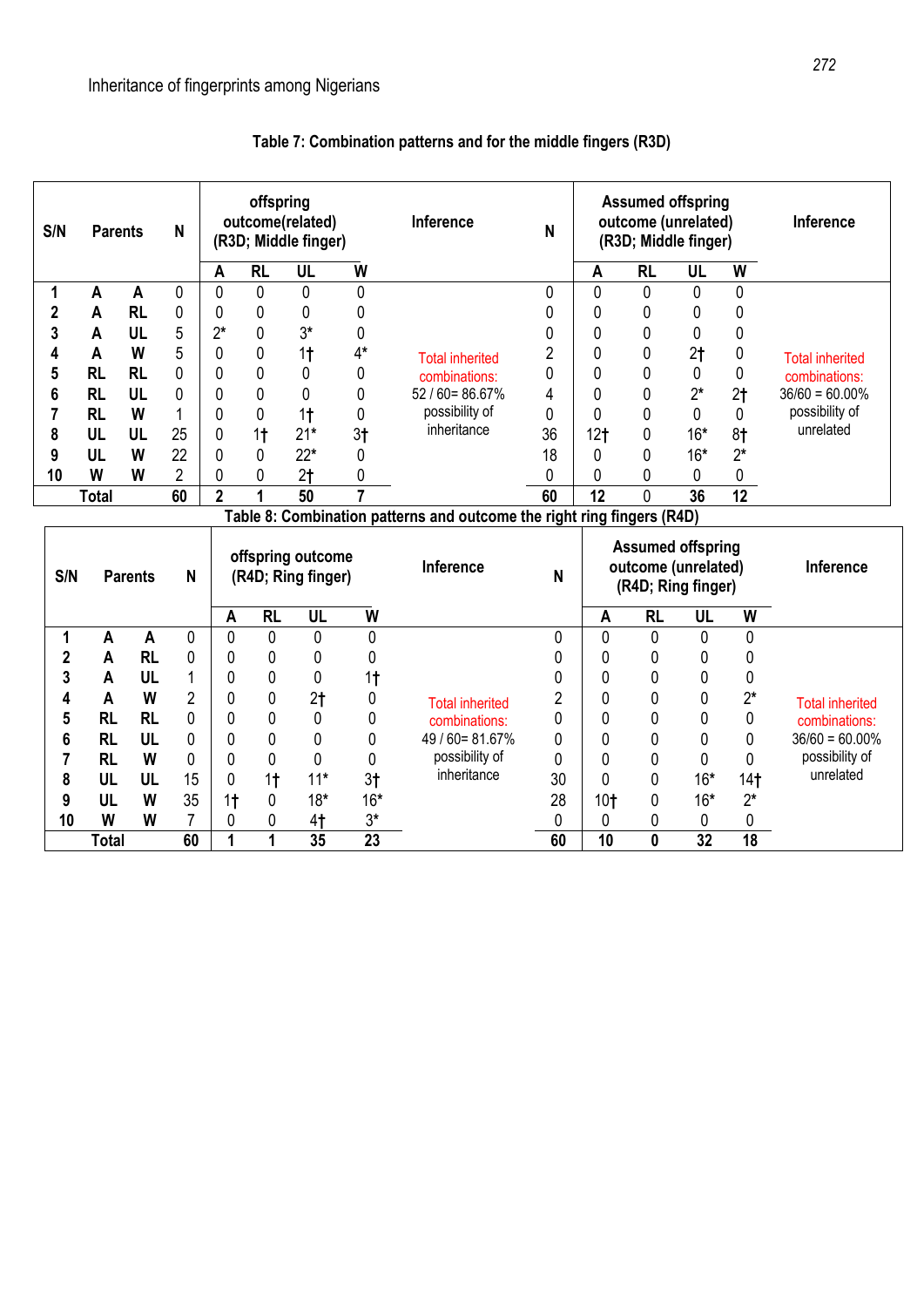| S/N | <b>Parents</b> |           | N              |                | offspring | outcome(related)<br>(R5D; Little finger) |                | <b>Inference</b>       | N  |                 | <b>Assumed offspring</b><br>outcome(unrelated)<br>(R5D; Little finger) |       |                | <b>Inference</b>       |
|-----|----------------|-----------|----------------|----------------|-----------|------------------------------------------|----------------|------------------------|----|-----------------|------------------------------------------------------------------------|-------|----------------|------------------------|
|     |                |           |                | A              | <b>RL</b> | UL                                       | W              |                        |    | A               | <b>RL</b>                                                              | UL    | W              |                        |
|     | А              | А         |                | 0              | 0         |                                          | 0              |                        |    | 0               | 0                                                                      |       | 0              |                        |
|     | A              | <b>RL</b> | 0              | 0              |           | 0                                        | 0              |                        |    |                 |                                                                        |       | 0              |                        |
|     | A              | UL        | 4              | 0              |           | 4*                                       | 0              |                        | ົ  |                 |                                                                        | $2^*$ |                |                        |
| 4   | A              | W         | $\overline{2}$ | 0              |           | 2 <sub>t</sub>                           | 0              | <b>Total inherited</b> |    |                 |                                                                        | 0     | υ              | <b>Total inherited</b> |
| 5   | <b>RL</b>      | <b>RL</b> | 0              | 0              |           |                                          | 0              | combinations:          |    |                 |                                                                        | 0     | 0              | combinations:          |
| 6   | <b>RL</b>      | UL        | 0              | 0              |           |                                          | 0              | 54/60=90.00%           |    |                 |                                                                        |       | 0              | $48/60 = 80.00 %$      |
|     | <b>RL</b>      | W         | 0              | 0              | 0         |                                          | 0              | possibility of         | 0  |                 |                                                                        | 0     | 0              | possibility of         |
| 8   | UL             | UL        | 44             | 2 <sub>t</sub> | 0         | 40*                                      | 2 <sub>1</sub> | inheritance            | 54 | 10 <sub>t</sub> | 0                                                                      | 42*   | 2 <sub>1</sub> | unrelated              |
| 9   | UL             | W         | 10             | 0              |           | $7*$                                     | $3*$           |                        |    |                 |                                                                        | ባ*    | $2^*$          |                        |
| 10  | W              | W         | 0              | 0              |           |                                          | 0              |                        |    |                 |                                                                        |       | 0              |                        |
|     | Total          |           | 60             | $\overline{2}$ | 0         | 53                                       | 5              |                        | 60 | 10              | 0                                                                      | 46    | 4              |                        |

# **Table 9: Combination patterns and outcome for the right little finger (R5D)**

**Table 10: Combination patterns and outcome for the left thumb fingers (L1D)**

| S/N | <b>Parents</b> |           | N        |                | offspring | outcome(related)<br>(L1D; Thumb) |                | <b>Inference</b>       | N  |                | (L1D; Thumb) | <b>Assumed offspring</b><br>outcome (unrelated) |                | Inference              |
|-----|----------------|-----------|----------|----------------|-----------|----------------------------------|----------------|------------------------|----|----------------|--------------|-------------------------------------------------|----------------|------------------------|
|     |                |           |          | Α              | <b>RL</b> | UL                               | W              |                        |    | A              | <b>RL</b>    | UL                                              | W              |                        |
|     | A              | Α         |          | 0              | 0         | 1 <sup>†</sup>                   |                |                        | U  |                |              | 0                                               | 0              |                        |
|     | A              | <b>RL</b> | 0        | 0              | 0         | 0                                | 0              |                        |    |                |              | 0                                               | 0              |                        |
|     | A              | UL        | 22       | $10*$          | 0         | $10*$                            | 2 <sub>1</sub> |                        | 10 |                |              | $8*$                                            | 2 <sub>1</sub> |                        |
| 4   | A              | W         | 0        | 0              | 0         | 0                                |                | <b>Total inherited</b> | 12 | $2^*$          | 0            | 8 <sub>†</sub>                                  | $2^*$          | <b>Total inherited</b> |
| 5   | <b>RL</b>      | <b>RL</b> | 0        | 0              | 0         | 0                                |                | combinations:          | 0  | 0              | 0            | 0                                               | 0              | combinations:          |
| 6   | <b>RL</b>      | UL        | $\Omega$ | 0              | 0         | 0                                |                | $48/60 = 80.00\%$      | 0  |                | 0            | 0                                               | 0              | $32/60 = 53.33\%$      |
|     | <b>RL</b>      | W         | 0        | 0              | 0         | 0                                |                | possibility of         | 0  |                | 0            | 0                                               | 0              | possibility of         |
| 8   | UL             | UL        | 21       | 1 <sub>t</sub> | 0         | $19*$                            | 1 <sup>†</sup> | inheritance            | 18 | 14†            | 0            | $4*$                                            | 0              | unrelated              |
| 9   | UL             | W         | 8        | 1 <sup>†</sup> | 0         | $5*$                             | $2^*$          |                        | 18 | 2 <sub>t</sub> | 0            | $16*$                                           | 0              |                        |
| 10  | W              | W         | 8        | 2 <sub>t</sub> | 0         | 4†                               | $2^*$          |                        | ŋ  | 2 <sub>t</sub> |              | 0                                               | 0              |                        |
|     | Total          |           | 60       | 14             | 0         | 39                               |                |                        | 60 | 20             | 0            | 36                                              | 4              |                        |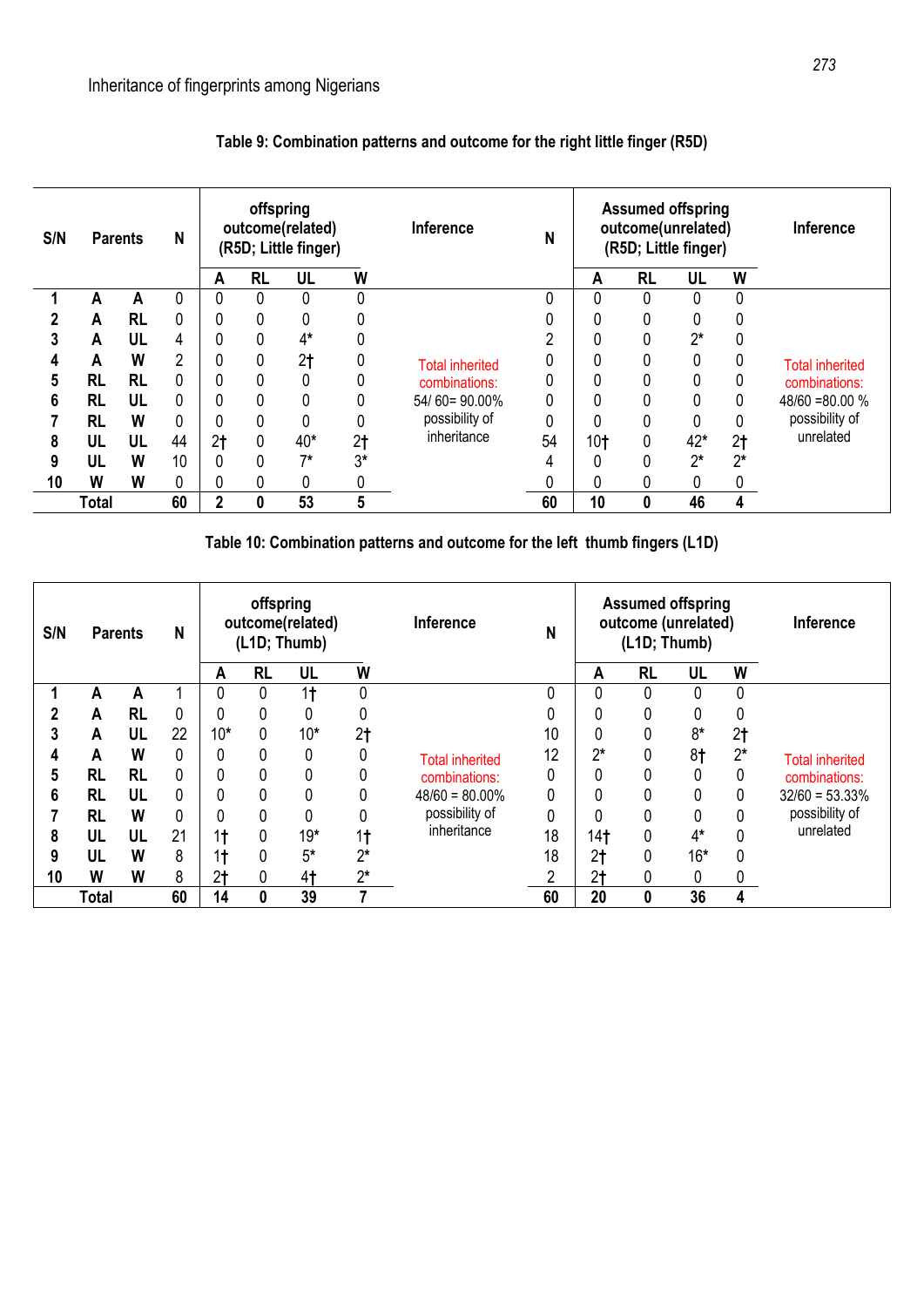| S/N | <b>Parents</b> |           | N  |                | offspring | outcome(related)<br>(L2D; Index finger) |                | Inference              | N  |                | <b>Assumed offspring</b><br>outcome(unrelated)<br>(L2D; Index finger) |                 |                | <b>Inference</b>       |
|-----|----------------|-----------|----|----------------|-----------|-----------------------------------------|----------------|------------------------|----|----------------|-----------------------------------------------------------------------|-----------------|----------------|------------------------|
|     |                |           |    | A              | <b>RL</b> | UL                                      | W              |                        |    | A              | <b>RL</b>                                                             | UL              | W              |                        |
|     | А              | А         | 2  | $2^*$          | 0         | 0                                       | 0              |                        |    |                | 0                                                                     | 0               | 0              |                        |
|     | А              | <b>RL</b> | 2  | $4*$           | 0         | 0                                       | 1†             |                        |    | 2 <sub>t</sub> |                                                                       | 0               |                |                        |
|     | A              | UL        | 12 | $4*$           | 0         | $8*$                                    | 3 <sub>1</sub> |                        | 6  | ኅ*             |                                                                       | 0               | 4 <sub>1</sub> |                        |
| 4   | A              | W         | 6  | 0              | 0         | 3†                                      | $3*$           | <b>Total inherited</b> | 16 |                | 0                                                                     | 14 <sub>1</sub> | $2^*$          | <b>Total inherited</b> |
| 5   | RL             | <b>RL</b> | 1  | 0              | 0         | 1 <sub>t</sub>                          | 0              | combinations:          |    |                |                                                                       | 0               | 0              | combinations:          |
| 6   | <b>RL</b>      | UL        | 0  | 0              | 0         |                                         | 0              | $40/60 = 66.67\%$      | 6  |                | $2^*$                                                                 | $2^*$           | 2 <sub>t</sub> | $38/60 = 63.33\%$      |
|     | <b>RL</b>      | W         | 2  | 0              | 0         | 0                                       | $2^*$          | possibility of         |    |                |                                                                       | 0               |                | possibility of         |
| 8   | UL             | UL        | 14 | 0              | 1†        | 8*                                      | 5 <sup>†</sup> | inheritance            | 10 |                |                                                                       | $10*$           | 0              | unrelated              |
| 9   | UL             | W         | 15 | 2 <sub>1</sub> |           | $3*$                                    | $10*$          |                        | 20 |                |                                                                       | $12*$           | $8*$           |                        |
| 10  | W              | W         | 6  | 0              | 0         | 4†                                      | $2^*$          |                        |    |                |                                                                       | 0               | 0              |                        |
|     | <b>Total</b>   |           | 60 | 6              |           | 27                                      | 26             |                        | 60 | 4              | 2                                                                     | 38              | 16             |                        |

## **Table 11: Combination patterns and outcome for the left index fingers (L2D)**

**Table 12: Combination patterns and outcome for the left middle fingers (L3D)**

| S/N | <b>Parents</b> |           | N  |                | offspring | outcome(related)<br>(L3D; Middle finger) |                | Inference              | N  |                 |           | <b>Assumed offspring</b><br>outcome(unrelated)<br>(L3D; Middle finger) |                | Inference              |
|-----|----------------|-----------|----|----------------|-----------|------------------------------------------|----------------|------------------------|----|-----------------|-----------|------------------------------------------------------------------------|----------------|------------------------|
|     |                |           |    | A              | <b>RL</b> | UL                                       | W              |                        |    | A               | <b>RL</b> | UL                                                                     | W              |                        |
|     | А              | A         | 2  | 0              | 0         | 2 <sub>t</sub>                           | 0              |                        | 0  | 0               | 0         | 0                                                                      | 0              |                        |
|     | A              | <b>RL</b> | 0  | 0              | 0         | 0                                        | 0              |                        |    |                 | 0         | 0                                                                      |                |                        |
| 3   | A              | UL        | 13 | $4*$           | 0         | $12*$                                    | 0              |                        | 0  |                 | 0         | 0                                                                      | 0              |                        |
| 4   | A              | W         | 6  | 0              | 0         | 2 <sub>1</sub>                           | 4*             | <b>Total inherited</b> | າ  |                 | 0         | 2 <sub>t</sub>                                                         |                | <b>Total inherited</b> |
| 5   | <b>RL</b>      | <b>RL</b> | 0  | 0              | 0         | 0                                        | 0              | combinations:          | 0  |                 | 0         | $\mathbf 0$                                                            |                | combinations:          |
| 6   | <b>RL</b>      | UL        | 0  | 0              | 0         | 0                                        | 0              | $51/60 = 85.00\%$      | 0  |                 | 0         | 0                                                                      | 0              | $40/60 = 66.67\%$      |
|     | <b>RL</b>      | W         | 0  | 0              | 0         | 0                                        | 0              | possibility of         | 0  |                 | 0         | 0                                                                      | $\theta$       | possibility of         |
| 8   | UL             | UL        | 16 | 1 <sup>†</sup> | 0         | $13*$                                    | 2 <sub>1</sub> | inheritance            | 42 | 12 <sub>t</sub> | 0         | $26*$                                                                  | 4 <sub>1</sub> | unrelated              |
| 9   | UL             | W         | 17 | 0              | 0         | $11*$                                    | $6*$           |                        | 16 | 2 <sub>t</sub>  | 0         | $10*$                                                                  | $4*$           |                        |
| 10  | W              | W         | 6  | 0              | 0         | 2 <sub>t</sub>                           | $4^*$          |                        | 0  |                 | 0         | 0                                                                      | 0              |                        |
|     | <b>Total</b>   |           | 60 | $\overline{2}$ | 0         | 42                                       | 16             |                        | 60 | 14              | 0         | 38                                                                     | 8              |                        |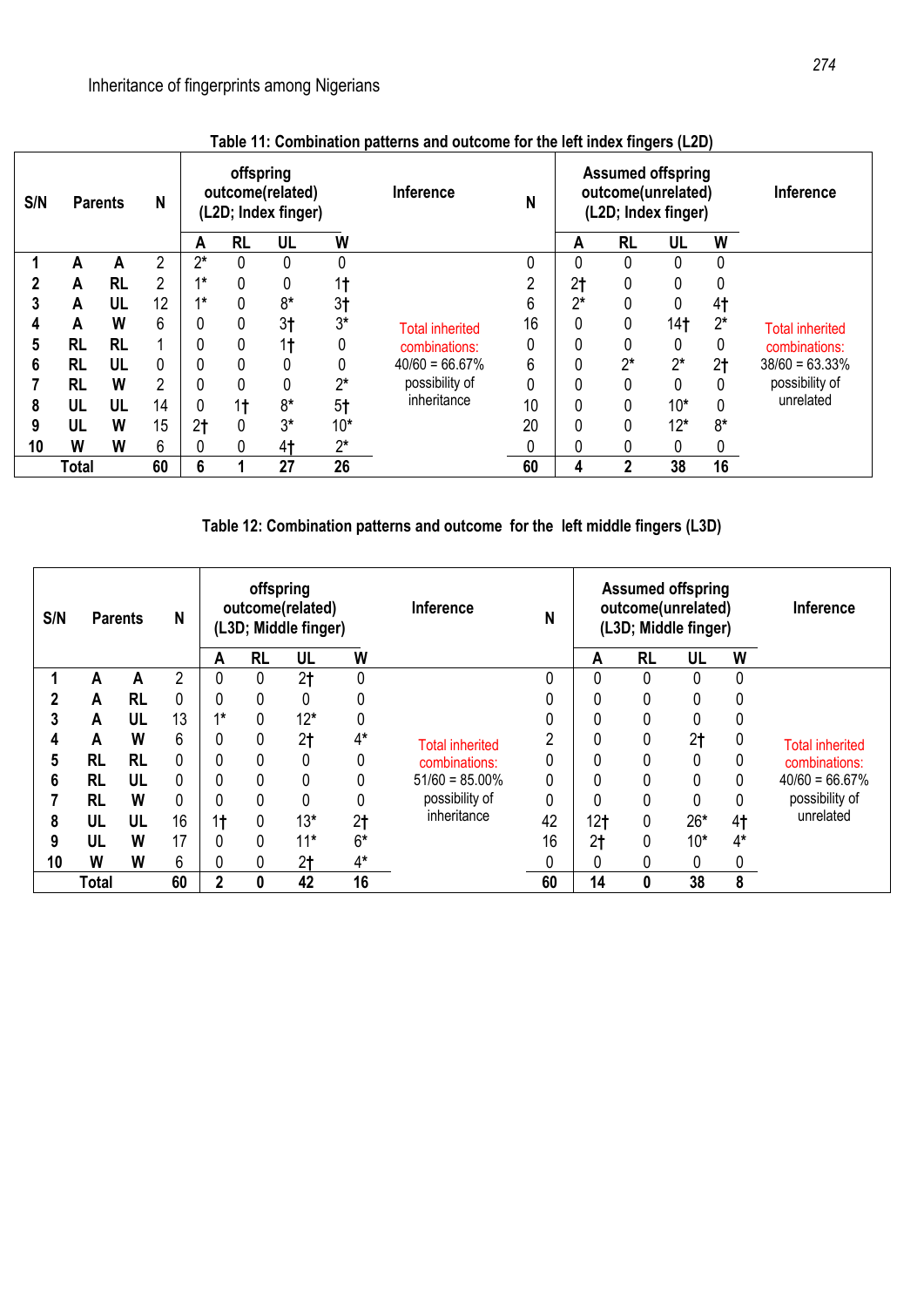| S/N | <b>Parents</b> |           | N  |                |           | offspring outcome<br>(L4D; Ring finger) |                | Inference              | N  |                 | <b>Assumed offspring</b><br>outcome(unrelated)<br>(L4D; Ring finger) |             |                | <b>Inference</b>       |
|-----|----------------|-----------|----|----------------|-----------|-----------------------------------------|----------------|------------------------|----|-----------------|----------------------------------------------------------------------|-------------|----------------|------------------------|
|     |                |           |    | A              | <b>RL</b> | UL                                      | W              |                        |    | Α               | <b>RL</b>                                                            | UL          | W              |                        |
|     | А              | А         | 0  | 0              | 0         | 0                                       | 0              |                        |    | 0               |                                                                      | $\mathbf 0$ | 0              |                        |
|     | A              | <b>RL</b> | 0  | 0              | 0         | 0                                       |                |                        |    |                 |                                                                      | 0           | 0              |                        |
|     | A              | UL        | 0  | 0              | 0         | 0                                       | 0              |                        |    |                 |                                                                      |             | 0              |                        |
| 4   | A              | W         | 6  | 0              | 0         | 0                                       | $6*$           | <b>Total inherited</b> | n  |                 |                                                                      | 0           | $2^*$          | <b>Total inherited</b> |
| 5   | <b>RL</b>      | <b>RL</b> | 0  | 0              | 0         |                                         | 0              | combinations:          |    |                 |                                                                      | 0           | 0              | combinations:          |
| 6   | RL             | UL        | 0  | 0              |           |                                         | 0              | $54/60 = 90.00\%$      |    |                 |                                                                      |             | 0              | $46/60 = 76.67\%$      |
|     | RL             | W         | 0  | 0              | 0         | 0                                       | 0              | possibility of         |    |                 |                                                                      | 0           | 0              | possibility of         |
| 8   | UL             | UL        | 21 | 0              | 0         | $20*$                                   | 1 <sub>†</sub> | inheritance            | 18 |                 |                                                                      | $16*$       | 2 <sub>t</sub> | unrelated              |
| 9   | UL             | W         | 25 | 0              |           | $12*$                                   | $13*$          |                        | 40 | 12 <sub>t</sub> |                                                                      | $24*$       | 4              |                        |
| 10  | W              | W         | 8  | 1 <sup>†</sup> | 0         | 2 <sub>t</sub>                          | $5*$           |                        |    |                 |                                                                      | 0           | 0              |                        |
|     | <b>Total</b>   |           | 60 |                | 0         | 34                                      | 25             |                        | 60 | 12              | 0                                                                    | 40          | 8              |                        |

# **Table 13: Combination patterns and outcome for the left ring fingers (L4D)**

| S/N | N<br><b>Parents</b> |           | offspring outcome<br>(L5D; Little finger) |                |           |                | Inference      | N                             |    | <b>Assumed offspring</b><br>outcome(unrelated)<br>(L5D; Little finger) |           |       | <b>Inference</b> |                        |
|-----|---------------------|-----------|-------------------------------------------|----------------|-----------|----------------|----------------|-------------------------------|----|------------------------------------------------------------------------|-----------|-------|------------------|------------------------|
|     |                     |           |                                           | Α              | <b>RL</b> | UL             | W              |                               |    | Α                                                                      | <b>RL</b> | UL    | W                |                        |
|     | Α                   | А         | 0                                         | 0              |           |                | 0              |                               |    |                                                                        |           | 0     | 0                |                        |
|     | A                   | <b>RL</b> | 0                                         | 0              |           |                |                |                               |    |                                                                        |           |       |                  |                        |
| 3   | A                   | UL        | 8                                         | $2^*$          |           | $6*$           | 0              | <b>Total inherited</b>        | ົ  |                                                                        |           | $2^*$ | 0                |                        |
|     | A                   | W         | 0                                         | 0              |           | 0              | 0              |                               |    |                                                                        |           | 0     |                  | <b>Total inherited</b> |
| 5   | RL                  | <b>RL</b> | 0                                         | 0              |           |                | 0              | combinations:                 |    |                                                                        |           |       | 0                | combinations:          |
| 6   | <b>RL</b>           | UL        | 0                                         | 0              |           |                | 0              | $52/60 = 86.67\%$             |    |                                                                        |           |       | 0                | $44/60 = 73.33%$       |
|     | RL                  | W         | 0                                         | 0              | 0         |                | 0              | possibility of<br>inheritance | 0  |                                                                        |           |       | 0                | possibility of         |
| 8   | UL                  | UL        | 37                                        | 0              | 0         | $34*$          | 3 <sub>1</sub> |                               | 46 |                                                                        |           | 40*   | 6 <sup>†</sup>   | unrelated              |
| 9   | UL                  | W         | 13                                        | 3 <sub>1</sub> | 0         | $10*$          | 0              |                               | 12 | 10 <sub>t</sub>                                                        |           | $2^*$ |                  |                        |
| 10  | W                   | W         | $\overline{2}$                            | 0              |           | 2 <sub>t</sub> |                |                               |    |                                                                        |           |       |                  |                        |
|     | Total               |           | 60                                        | 5              | 0         | 52             | 3              |                               | 60 | 10                                                                     |           | 44    | 6                |                        |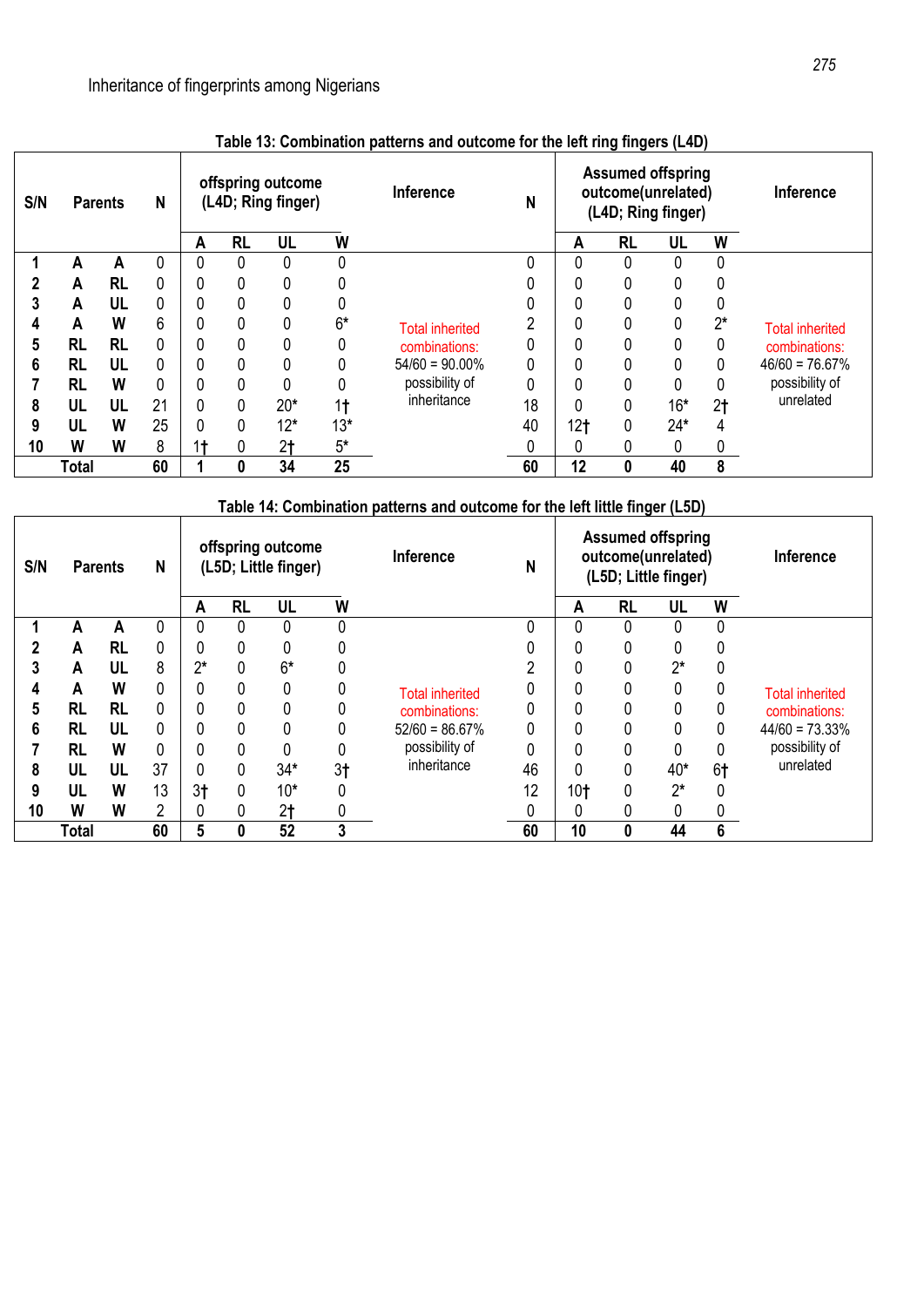|                      |                | <b>Offspring matched (Right)</b> | $H_0$                    | <b>Offspring matched (Left)</b> | $H_0$             |                          |
|----------------------|----------------|----------------------------------|--------------------------|---------------------------------|-------------------|--------------------------|
| <b>Outcomes</b>      | Family $(C_1)$ | Unrelated $(C_0)$                | $=\frac{C_1-C_0}{1-C_0}$ | Family $(C_1)$                  | Unrelated $(C_0)$ | $=\frac{C_1-C_0}{1-C_0}$ |
| 1D                   | 54(0.90)       | 34(0.57)                         | 0.77                     | 48(0.80)                        | 32(0.53)          | 0.57                     |
| 2D                   | 41(0.68)       | 28(0.47)                         | 0.40                     | 40(0.67)                        | 38(0.63)          | 0.11                     |
| 3D                   | 52(0.87)       | 36(0.60)                         | 0.68                     | 51(0.85)                        | 40(0.67)          | 0.55                     |
| 4D                   | 49(0.81)       | 36(0.60)                         | 0.53                     | 54(0.90)                        | 46(0.77)          | 0.57                     |
| <b>5D</b>            | 54(0.90)       | 48(0.80)                         | 0.50                     | 52(0.87)                        | 44(0.73)          | 0.52                     |
| Total H <sub>o</sub> |                |                                  | 0.57                     |                                 |                   | 0.46                     |

**Table 15: Estimated heritability of finger patterns**

*Note: 1D=Thumb, 2D=Index, 3D=Middle, 4D=Ring, 5D=little, O=Offspring, F=father, M=Mother, D=Digit.*

# **Table 16: Distribution of finger ridge counts of fathers', mothers' and offspring'**

| <b>Variables</b> |                  | <b>Right digits</b> |                  | Left digits |                |                 |                  |             |  |
|------------------|------------------|---------------------|------------------|-------------|----------------|-----------------|------------------|-------------|--|
|                  | <b>Father</b>    | <b>Mother</b>       | <b>Offspring</b> | p-<br>value | <b>Father</b>  | <b>Mother</b>   | <b>Offspring</b> | p-<br>value |  |
| <b>AFRC</b>      | 59.95±23.57      | $55.25 \pm 22.09$   | 63.97±20.00      | 0.096       | 55.65±24.24    | 53.68±25.02     | 60.30±21.92      | 0.296       |  |
| <b>THUMB</b>     | $12.75 \pm 6.68$ | $10.42 \pm 7.07$    | 12.05±5.97       | 0.141       | 12.00±6.56     | $9.75 \pm 7.37$ | $11.25 \pm 6.61$ | 0.454       |  |
| <b>INDEX</b>     | $9.58 \pm 6.32$  | $9.13 \pm 5.48$     | $10.67 + 5.41$   | 0.326       | $8.50 + 6.64$  | $9.12 + 5.60$   | 10.87±5.86       | 0.560       |  |
| <b>MIDDLE</b>    | $11.33 + 6.23$   | $9.98 + 4.92$       | 11.80±4.46       | 0.148       | $9.70 + 6.63$  | 10.38±6.45      | $11.63 + 4.42$   | 0.196       |  |
| <b>RING</b>      | $14.55 \pm 6.22$ | 14.40±6.19          | 16.07±5.57       | 0.245       | 14.03±5.89     | 13.92±6.94      | $15.02 + 5.48$   | 0.087       |  |
| <b>LITTLE</b>    | $11.73 + 5.51$   | $11.32 + 5.44$      | 13.38±4.76       | 0.077       | $11.42 + 4.80$ | $10.52 + 5.39$  | $11.53 + 4.28$   | 0.190       |  |
| <b>TFRC</b>      | 115.60±47.00     | 108.93±46.16        | $124.27 + 41.13$ | 0.174       |                |                 |                  |             |  |

| Table 17: Selected family fingerprint sequence illustrating penetrance |                     |  |  |  |  |  |  |
|------------------------------------------------------------------------|---------------------|--|--|--|--|--|--|
| Right digits (LRMIT)                                                   | Left digits (TIMRL) |  |  |  |  |  |  |
| <b>WUUWU</b>                                                           | UUWWU(F), AUUWW(M), |  |  |  |  |  |  |
|                                                                        | URUWA(O)            |  |  |  |  |  |  |
| WUUUU(F),                                                              | <b>UUUUU</b>        |  |  |  |  |  |  |
| UUUUU(M), WUWWU(O)                                                     |                     |  |  |  |  |  |  |
| <b>UAUUU</b>                                                           | UUUUU(F), UUAUU(M), |  |  |  |  |  |  |
|                                                                        | AUAUU(O)            |  |  |  |  |  |  |
| <b>UWUUW</b>                                                           | UUWWU(F), AUUWW(M), |  |  |  |  |  |  |
|                                                                        | URUWA(O)            |  |  |  |  |  |  |
|                                                                        |                     |  |  |  |  |  |  |

*A-arches,R-radial loop, U-ulnar loop, W-Whorls,F-father,M-mother,O-offspring*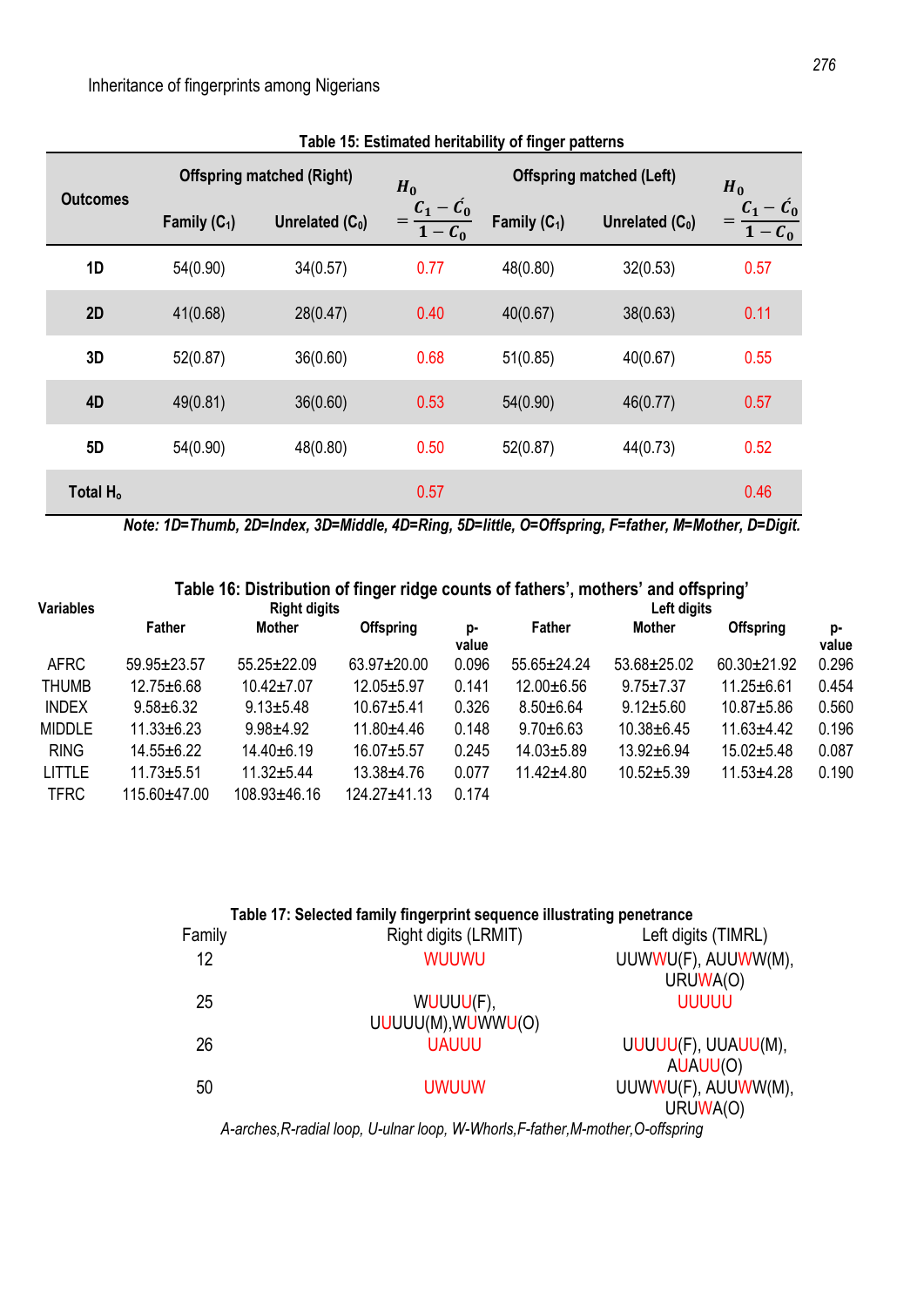

**Figure 1. Inheritance patterns (conformance; black) and (outliners; red broken lines) for both thumb fingers among family group.**

**Figure 2. Inheritance of the combination patterns in parents and outcome in offspring for both index fingers** 

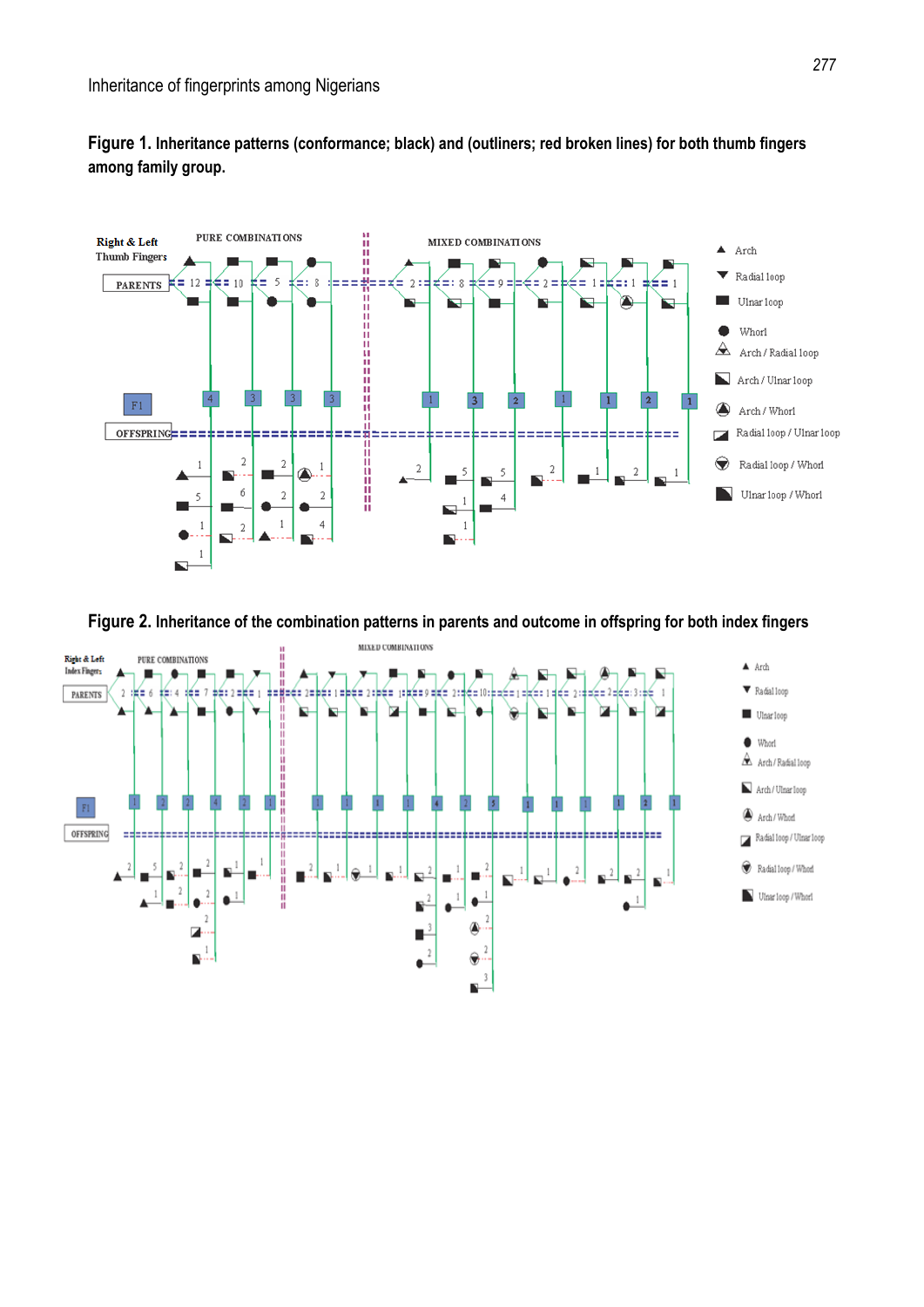



**Figure 4. Inheritance patterns (conformance; black) and (outliners; red broken lines) for both ring fingers among family group** 



#### *278*